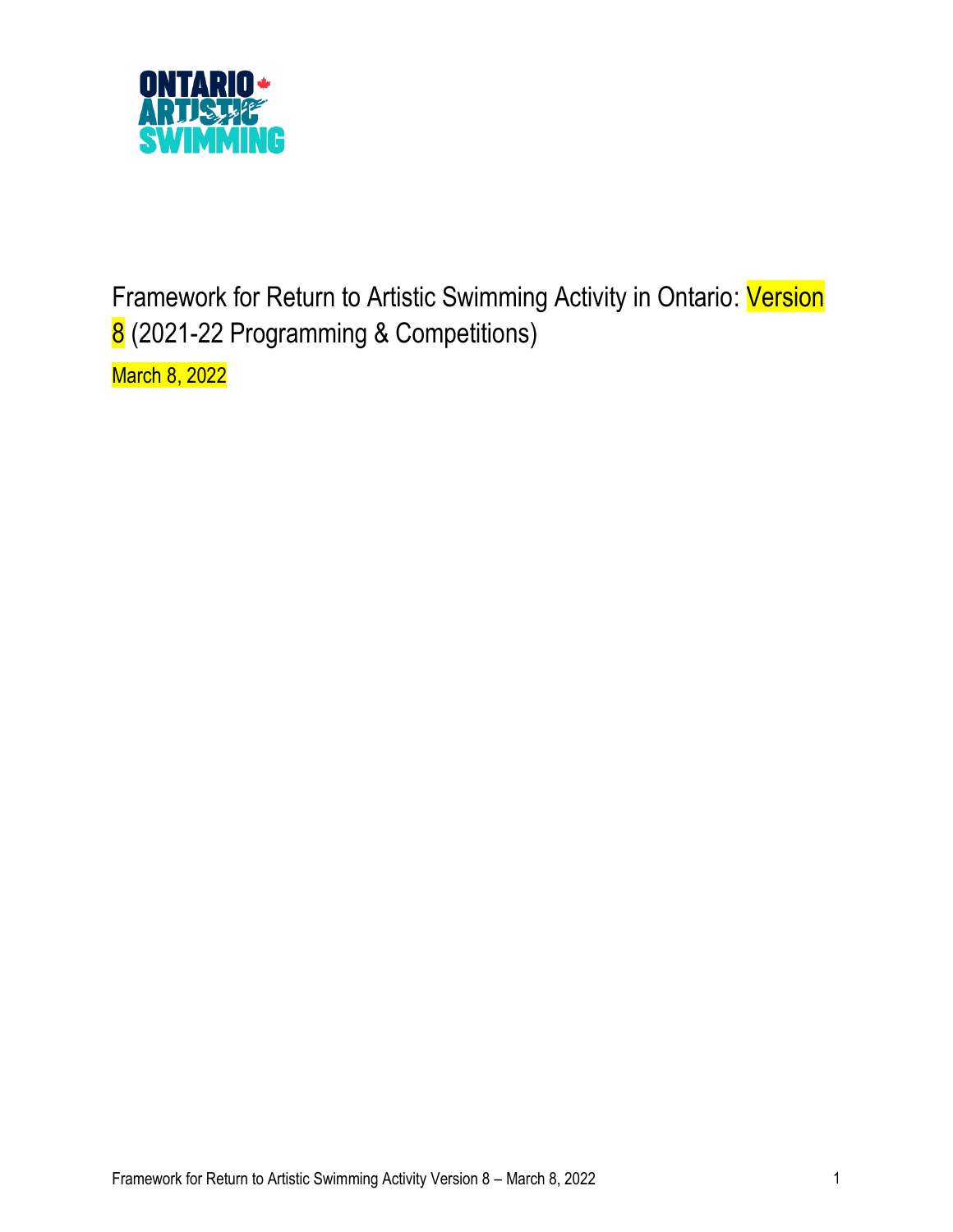

# **Table of Contents**

| 1.              |                                                                          |    |
|-----------------|--------------------------------------------------------------------------|----|
|                 |                                                                          |    |
|                 |                                                                          |    |
|                 |                                                                          |    |
|                 |                                                                          |    |
|                 |                                                                          |    |
|                 |                                                                          |    |
| 3.              |                                                                          |    |
| 4.              |                                                                          |    |
| 5.              |                                                                          |    |
| 6.              |                                                                          |    |
|                 |                                                                          |    |
|                 |                                                                          |    |
|                 |                                                                          |    |
| 7.              | PROTOCOLS FOR SETTING UP A SAFE TRAINING AND COMPETITION ENVIRONMENT  10 |    |
|                 |                                                                          |    |
|                 |                                                                          |    |
|                 |                                                                          |    |
|                 |                                                                          |    |
|                 |                                                                          |    |
|                 |                                                                          |    |
|                 |                                                                          |    |
|                 |                                                                          |    |
|                 |                                                                          |    |
|                 |                                                                          |    |
|                 |                                                                          |    |
|                 |                                                                          |    |
| 8.              |                                                                          |    |
| g               | PROTOCOL FOR A CONFIRMED CASE OF COVID-19 REVISED.                       | 14 |
|                 |                                                                          |    |
|                 |                                                                          |    |
| 10 <sub>1</sub> |                                                                          |    |
| 11.             |                                                                          |    |
|                 |                                                                          |    |
|                 |                                                                          |    |
|                 |                                                                          |    |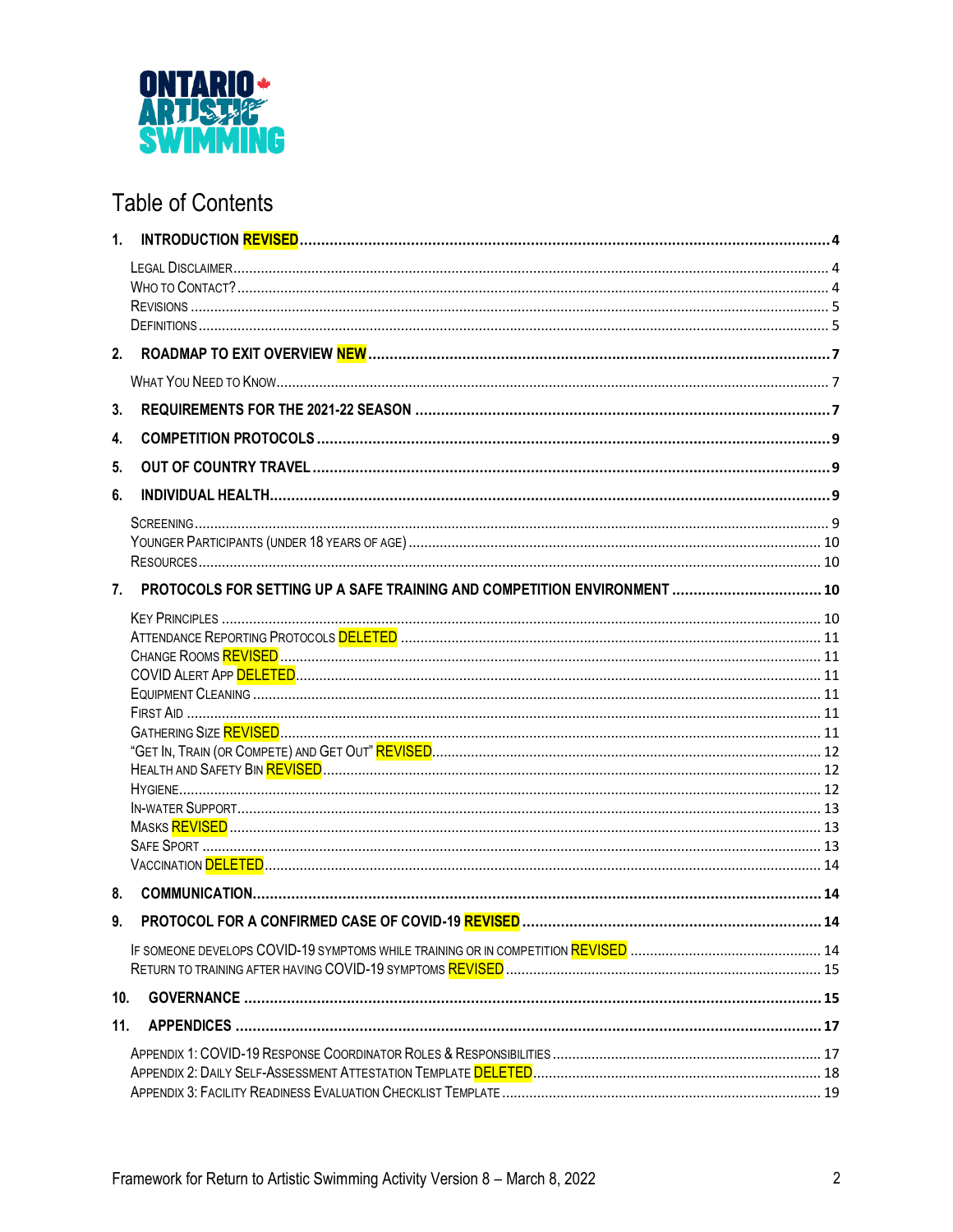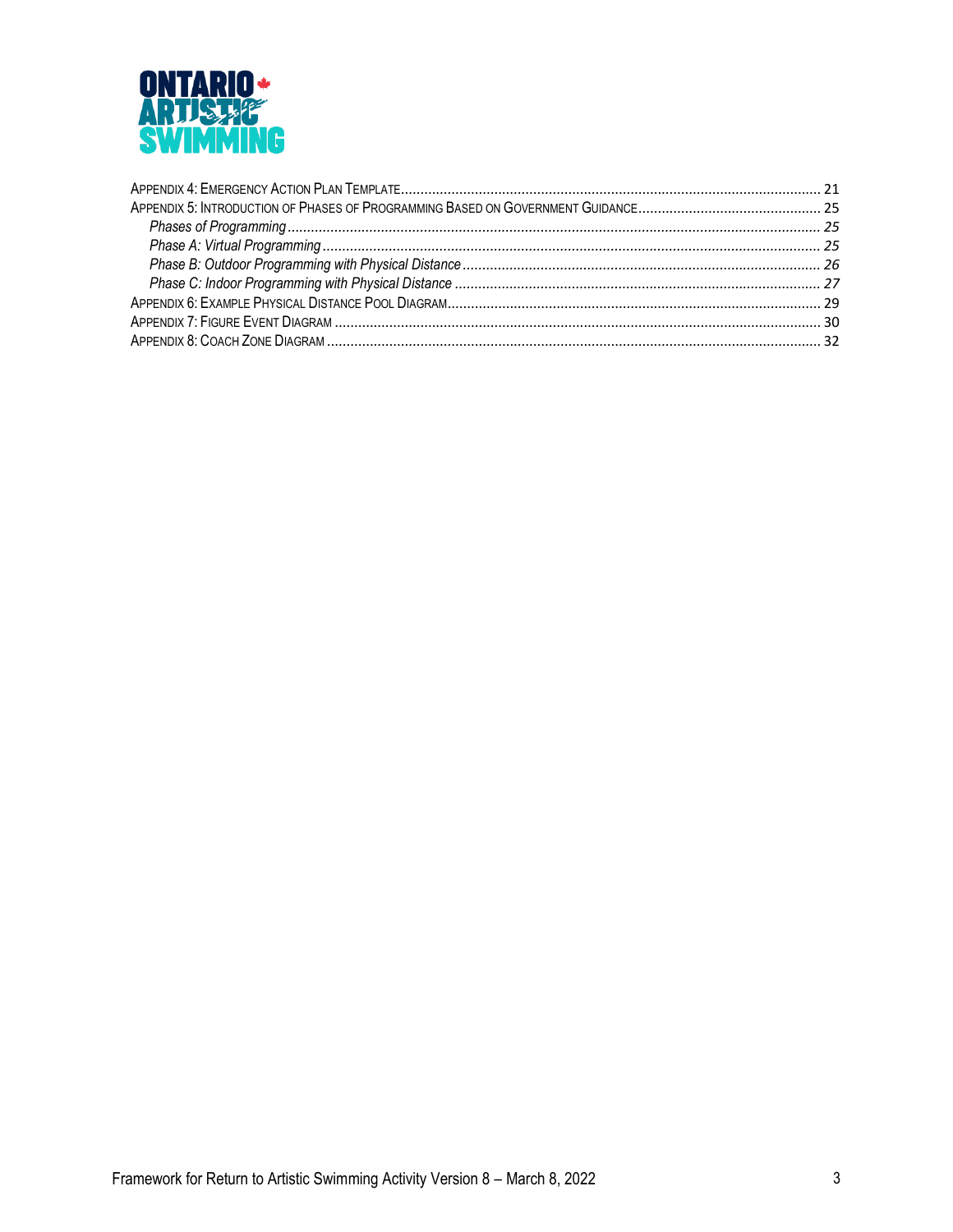

# 1. Introduction **REVISED**

## Legal Disclaimer

Ontario Artistic Swimming (OAS) has prepared this document based on the latest information available to date from third-party sources, including the World Health Organization, Government of Canada, Government of Ontario, and Canada Artistic Swimming (CAS). The document will be updated periodically as the situation evolves and more information becomes available.

This document is meant to provide information and guidance as to best practices based on current information available. It also outlines requirements that Organizations must adhere to in order to have artistic swimming activities, programs, and services sanctioned by OAS.

This document is not intended to provide legal advice, or to establish a contractual obligation on the part of OAS.

OAS and its Affiliated Organizations (e.g., clubs) are responsible assessing the risks in their particular environment and establishing the appropriate safety procedures to minimize those risks, while following the advice and instructions of public health and government authorities and facility operators.

Additionally, it is an Individual's responsibility to assess their personal risks in connection with participating in artistic swimming activity in consultation with medical professionals, and for the outcome of their decisions and actions.

Where there is a discrepancy between public health, government, facility requirements, or the most current version of the OAS Framework for Return to Artistic Swimming Activity including any competition event specific protocols, the stricter of the two will be the protocol that must be observed.

Should an Organization or Individual choose to discount, or circumvent, public health, government, facility, CAS, or OAS guidelines, such action will result in the suspension of a sanction for artistic swimming activities, programs, or services, and disciplinary action.

# Who to Contact?

Questions can be directed to the appropriate OAS staff based on topic:

- − Safety guidelines, risk management, and general: Mary Dwyer, [mdwyer@ontarioartisticswimming.ca](mailto:mdwyer@ontarioartisticswimming.ca)
- − Technical planning: Mary-Jane Ling, [mjling@ontarioartisticswimming.ca](mailto:mjling@ontarioartisticswimming.ca)
- − Registration and sanctioning: Sue Marnica-Wall, [smwall@ontarioartisticswimming.ca.](mailto:smwall@ontarioartisticswimming.ca) Sue is also the OAS COVID-19 Response Coordinator.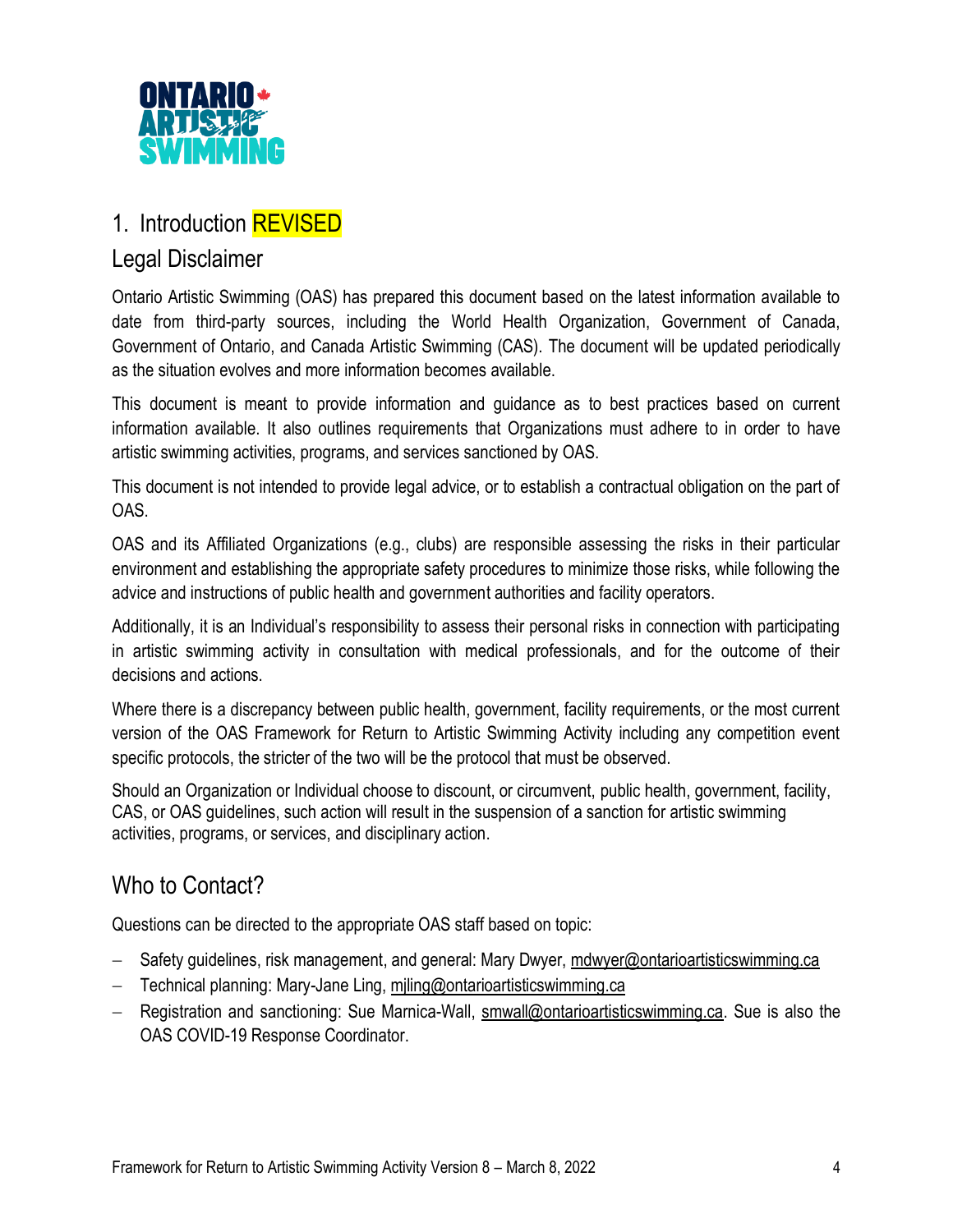

## **Revisions**

This Framework is based on the latest public information available related to COVID-19 and will be updated periodically as circumstances evolve and more information becomes available.

Revisions will be listed here:

Version 1: June 1, 2020 Version 2: June 22, 2020 Version 3: August 10, 2020 Version 4: October 19, 2020 Version 5: May 18, 2021 Version 6: August 20, 2021 Version 7: December 13, 2021 Version 8: March 8, 2022

# **Definitions**

The following terms have these meanings in this Return to Artistic Swimming Framework:

Affiliated Organization – Any recreational or competitive club or league that delivers artistic swimming programs and has fulfilled the requirements of registration as required by CAS or OAS and has paid any associated registration fees to CAS or OAS

Attestation – A formal, evidenced declaration from an Individual (or their parent or guardian) that the Individual has followed public health orders and is otherwise healthy

CAS – Canada Artistic Swimming

Close Contact – Refers to face-to-face contact within 2 metres (6 feet) without use of appropriate personal protective equipment

Fully vaccinated – 14+ days after an individual has received their second dose of a two-dose COVID-19 vaccine series or their first dose of a one-dose COVID-19 vaccine series that is approved by Health Canada

Individuals – Any organization or individual that has fulfilled the requirements of registration as required by CAS and OAS as well as all individuals engaged in artistic swimming activity with CAS or OAS. A complete list of Registrant categories can be found in the CAS Registration Policy

OAS – Ontario Artistic Swimming

Organization – The organization to which this Framework applies and includes OAS and its Affiliated **Organizations**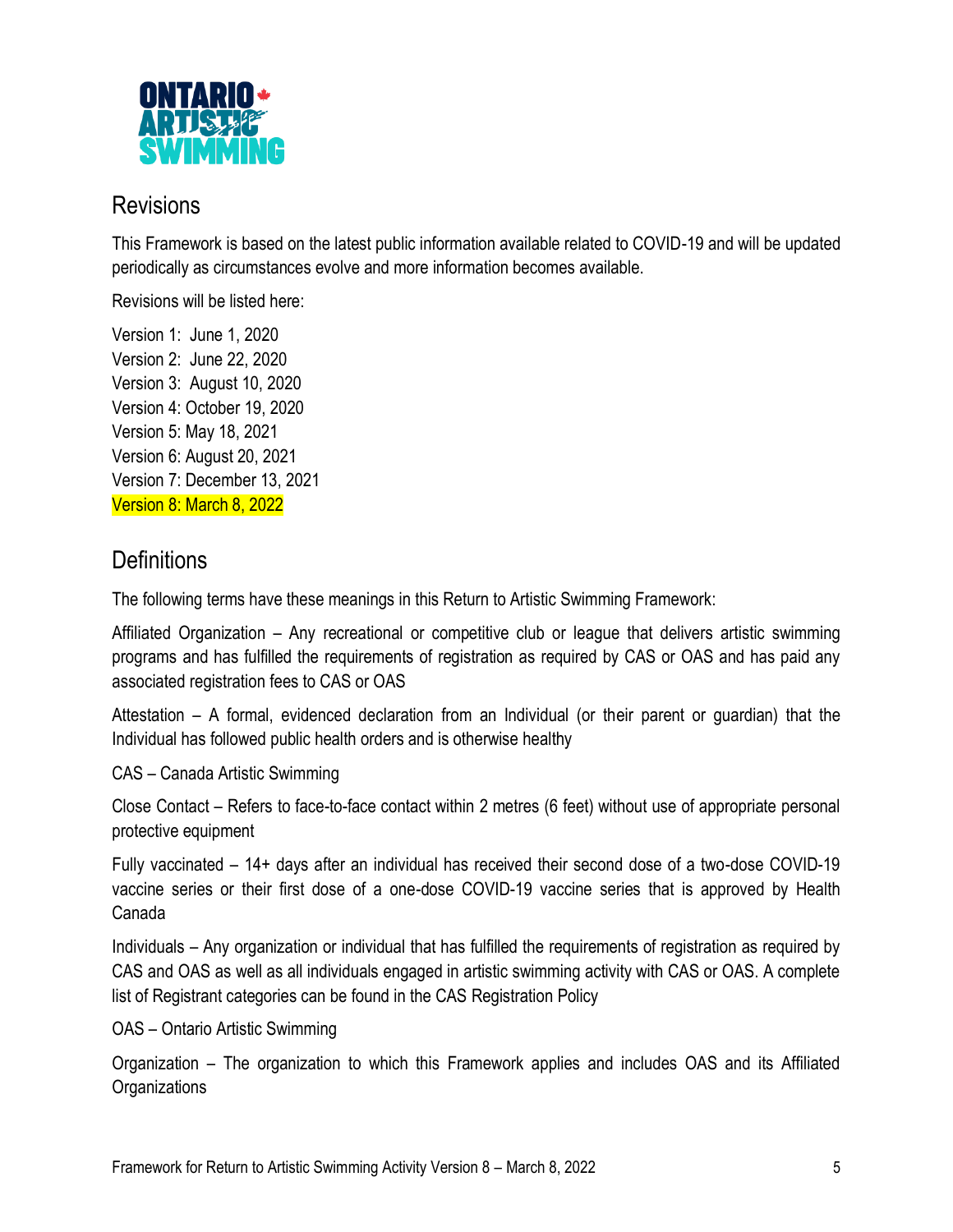

Previously Positive Individuals – Individuals who have had a confirmed case of COVID-19 where the initial positive result was fewer than 90 days ago, and they have been cleared from their initial infection

#### PPE – Personal Protective Equipment

Sanction – A sanction is how CAS and OAS provide permission for an Organization to resume artistic swimming activity or programs. To ensure an adequate level of risk mitigation and adherence to return to artistic swimming activity protocols, Organizations are required to apply for sanctioning through a defined process and provide written confirmation that they will comply with all applicable public health, government, facility, CAS, or OAS guidelines, prior to commencing any form of artistic swimming activity. An authorized representative of an Affiliated Organization must apply for sanctioning in order for the OAS insurance coverage to be extended

Self-isolation – When a person who is experiencing COVID-19 signs and symptoms stays at home and does not go to work, school, or public places. (WHO)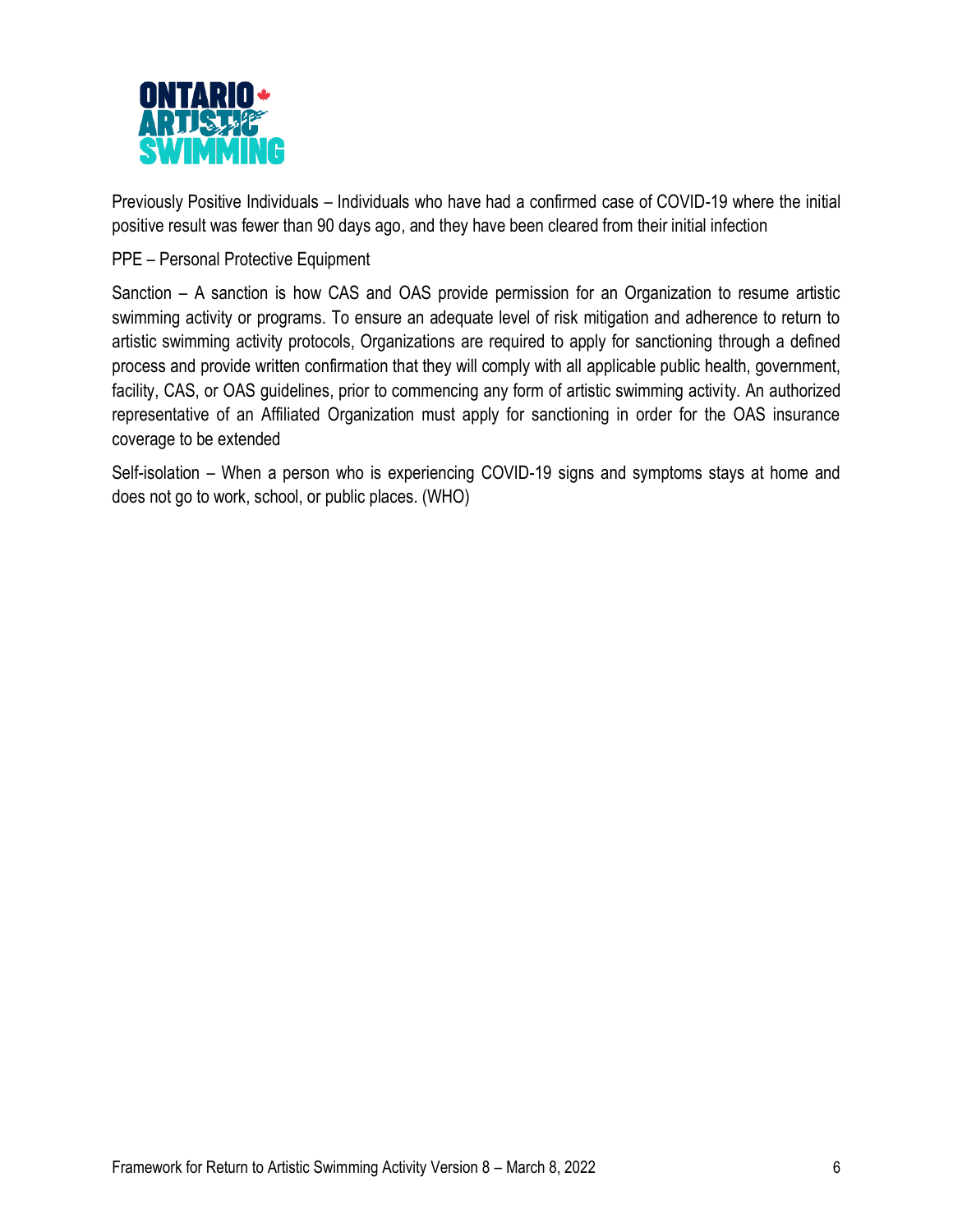

# 2. Roadmap to Exit Overview NEW

Ontario has moved to the Roadmap to Exit Step, effective March 1, 2022

#### What You Need to Know

Most rules and restrictions put in place in response to the COVID-19 pandemic have been eliminated, including:

- − Capacity limits;
- − Physical distancing requirements;
- − Attendance limits for organized events and social gatherings;
- − Proof of vaccination requirements; and
- − The requirement to collect and maintain contact information.

The following restrictions will continue:

- − General compliance with applicable laws, including the *Occupational Health and Safety Act* and its Regulations as well as advice, recommendations, and instructions issued by the Office of the Chief Medical Officer of Health;
- − Mask requirements;
- − Passive screening of individuals by posting signs at all entrances to premises, in a conspicuous location visible to the public, that inform individuals how to screen themselves for COVID-19 prior to entering the premises; and
- − Organizations must continue to have safety plans in place.

## 3. Requirements for the 2021-22 Season

The following measures must be followed by ALL Organizations:

- a. Sanction: All Organizations must seek a sanction from OAS prior to the introduction of any in-person artistic swimming program or activity for the 2021-22 season
- b. Point of Contact: All Organizations delivering sanctioned, in-person artistic swimming programs or activity must appoint a designated COVID-19 RESPONSE COORDINATOR and submit their name to OAS. This appointment must take place prior to the introduction of any artistic swimming program or activity for the 2021-22 season and be in place while any federal or provincial COVID-19 related public health requirements or Emergency Orders are in place
- c. Registered: All Individuals participating in sanctioned artistic swimming programs or activity (virtual or in-person) must be registered, with up-to-date contact information including phone number and email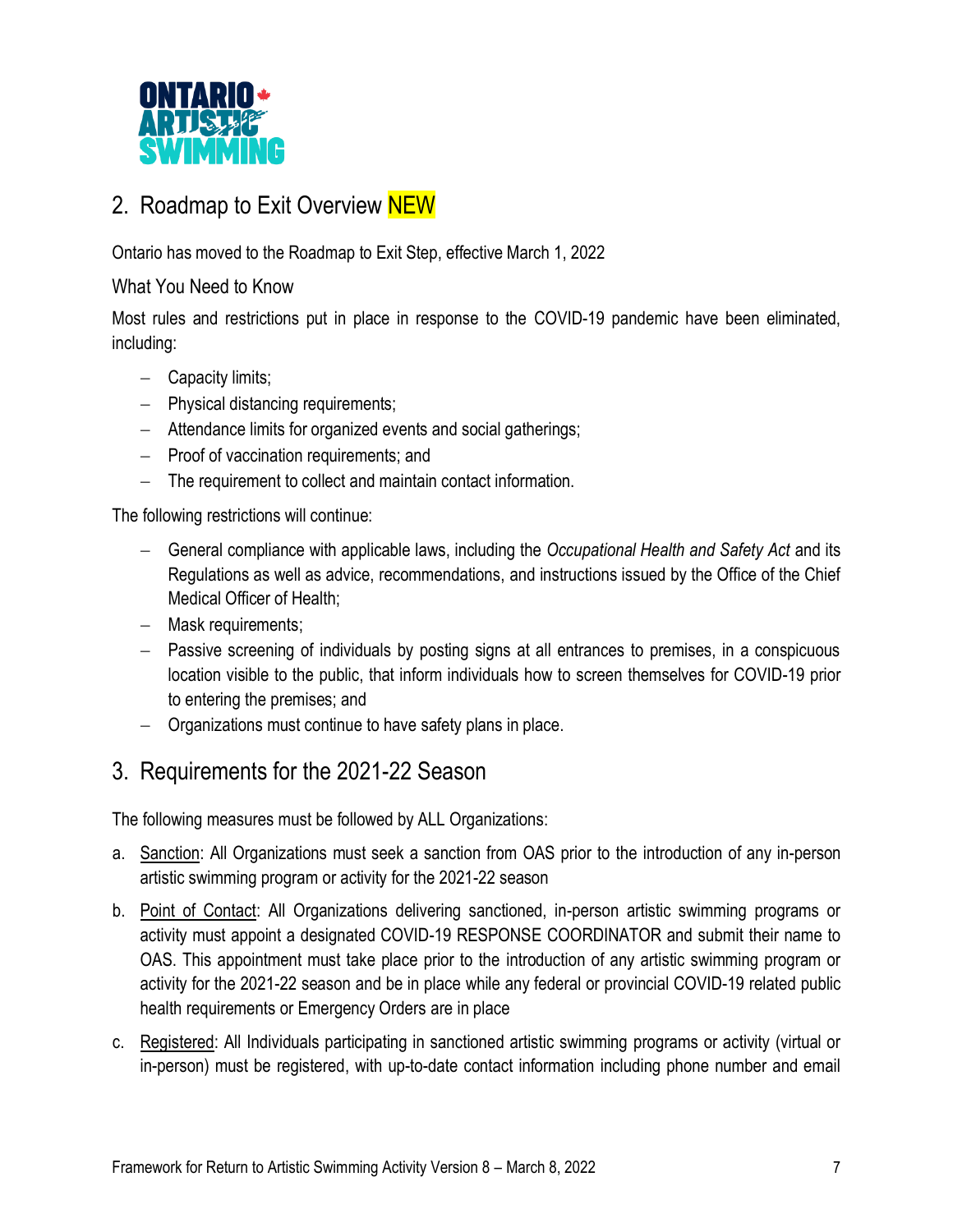

address entered in the CAS online registration system. This ensures participants are insured to take part in any artistic swimming activity

- d. Waivers and Attestation of All Participants: All Organizations delivering sanctioned artistic swimming programs or activity must facilitate the completion and storing of the following documents on the OAS website under Registration Information and Forms) prior to the resumption of any in-person artistic swimming activity:
	- − OAS Declaration of Compliance: COVID-19 by coaches, officials, athletes, and other participants
	- − Waiver or Assumption of Risk (minors) agreements by coaches, officials, athletes, and other participants
	- − Code of Conduct for Athletes: COVID-19
	- − Pre-registration health survey for athletes
	- − Participant self-assessment prior to every in-person training session
- e. Facility Readiness Evaluation: All Organizations must assess the facility's readiness against safety measures set out in the Facility Readiness Evaluation Checklist (available in the Appendices below). Organizations must retain a copy of the completed Facility Readiness Evaluation Checklist for their records and may be asked to provide it to OAS
- f. Emergency Action Plans: All Organizations must update their Emergency Action Plans for each facility or training space (available in the Appendices below). In order to do so, Organizations must review and understand any requirements imposed by the facility operator
- g. Attendance DELETED
- h. Symptoms: Any Individual who is currently experiencing COVID-19 symptoms and FAILS the Government of Ontario COVID-19 screening or COVID-19 school screening (for participants younger than 18 years old) must remain home until they receive a negative COVID-19 test result, are cleared by public health, or are diagnosed with another illness
- i. Application of Health Orders: All Organizations and Individuals delivering sanctioned, in-person artistic swimming programs or activity reserve the right to ask any participant exhibiting COVID-19 signs or symptoms to follow public health orders and return home
- j. Reporting DELETED
- k. Violations: Should an Organization or Individual choose to discount, or circumvent, public health, government, facility, CAS, or OAS guidelines, such action will result in the suspension of a sanction for artistic swimming programs or activity, and disciplinary action.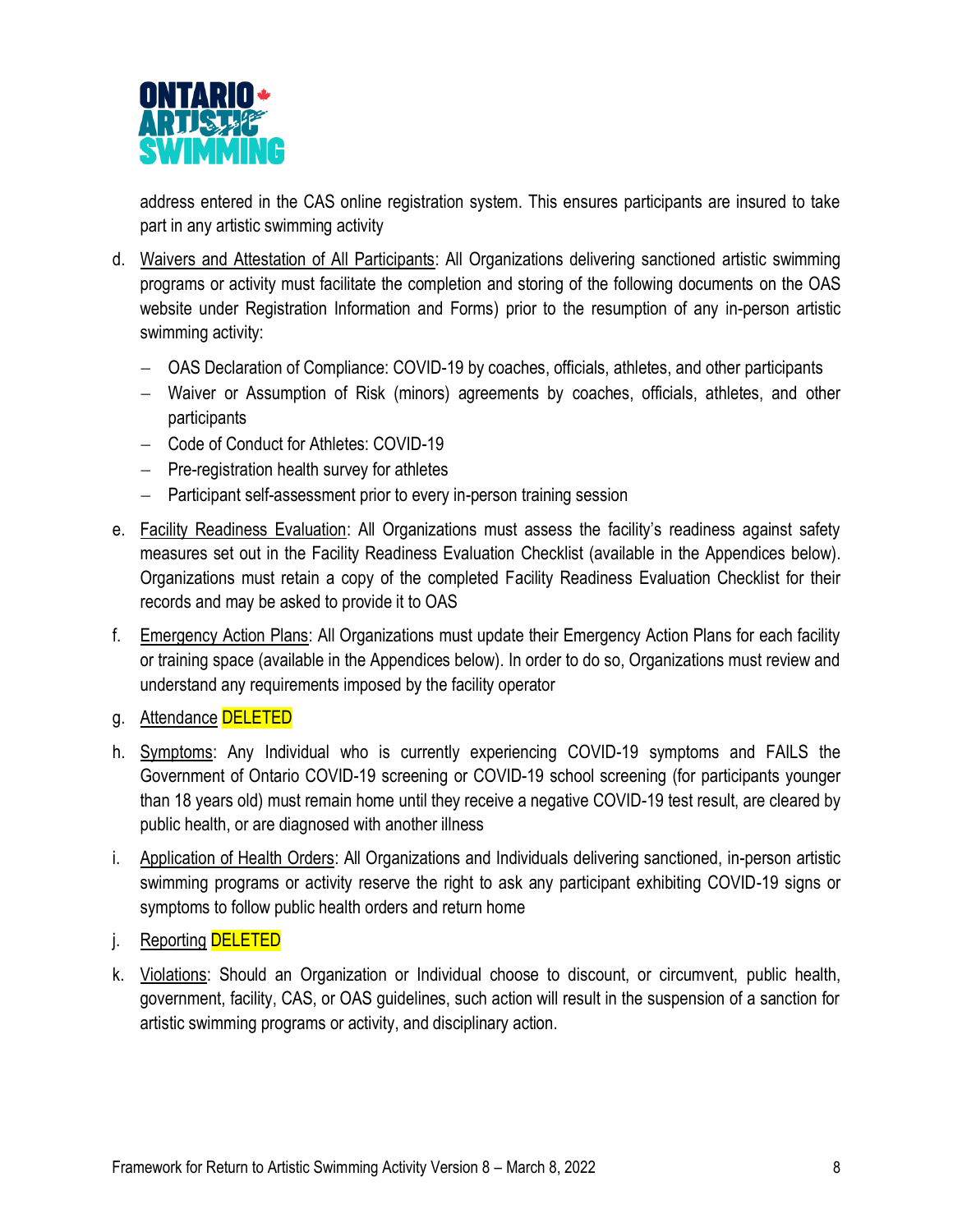

# 4. Competition Protocols

Please refer to the OAS 2021-22 Competition Event Protocols for the organization and management of OAS competitions during the COVID-19 pandemic.

# 5. Out of Country Travel

While mandatory quarantine is no longer required for fully vaccinated travelers, all clubs and individuals should be aware that the Government of Canada still has emergency border measures under the *Quarantine Act* in place for fully vaccinated travellers returning from out of country travel. Please see the Government of Canada guidance for COVID-19 vaccinated travellers entering Canada and the Coronavirus Disease (COVID-19): Awareness Resources fact sheets for the most current information.

Clubs should be aware of these requirements as athletes travelling out of country for sport or personal reasons must follow these guidelines, which could affect their ability to participate in training or a competition event within 14 days following entry into Canada.

## 6. Individual Health

It is the responsibility of all Individuals to undertake their own personal risk assessment and determine whether they are willing and able to return to artistic swimming activity in person. The situation may change over time and Individuals (or their parents or guardians) should be regularly re-assessing the risk, including the risk to their household and also their workplace

Individuals who are at elevated risk for COVID-19 infection, or those who live with someone who is at elevated risk, should take any necessary further precautions to protect themselves and only return to inperson artistic swimming activity when it is right for them to do so.

## **Screening**

Athletes, coaches, and anyone else who will be part of the artistic swimming training environment must screen for symptoms of COVID-19 every day before attending in-person artistic swimming programs or activity. Please refer to the Government of Ontario COVID-19 screening or COVID-19 school screening (for participants younger than 18 years old) for the most recent Government of Ontario guidance on screening. This information should be used as the basis for any daily self-assessment questionnaire developed by clubs for use in the training environment.

- − Individuals who experience COVID-19-like symptoms must report their absence and advise the Organization's COVID-19 Response Coordinator if the absence is possibly COVID-19 related
- − Individuals who experience COVID-19-like symptoms that are related to an existing condition such as seasonal allergies or asthma can continue to attend an in-person artistic swimming program or activity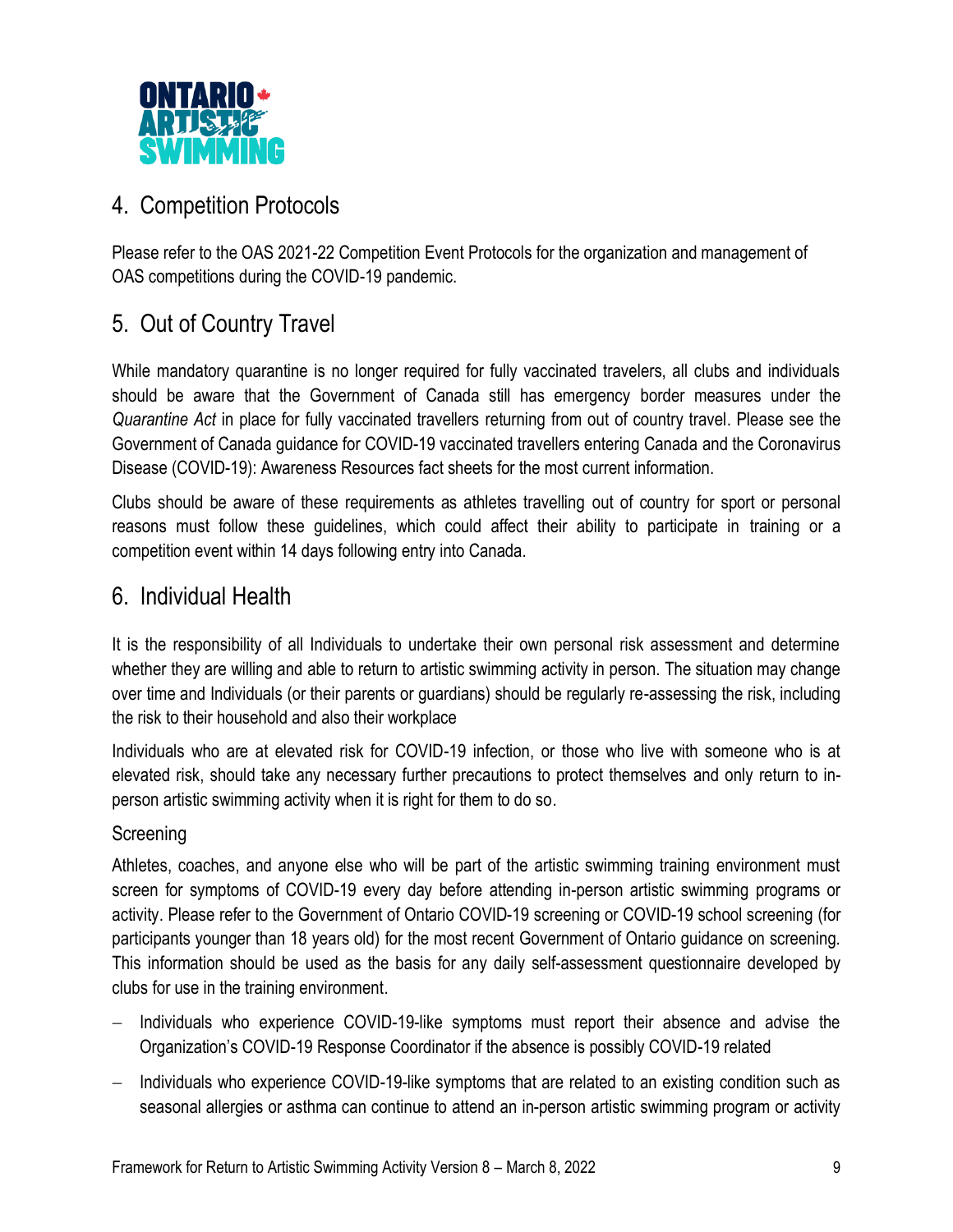

when they are experiencing these symptoms as normal. If they experience any change in symptoms, they should seek assessment by a health-care provider

Younger Participants (under 18 years of age)

The parents or guardians of younger participants must:

- Sign the Declaration of Compliance COVID-19 and Assumption of Risk Form providing permission for them to participate in artistic swimming activity
- Consider carefully whether their child is able to follow directions on personal hygiene practices before registering them for artistic swimming activity
- Assist their younger participant in self-monitoring for symptoms of COVID-19 and completing a COVID-19 self-assessment on training days
- Report any absence and advise the Organization's COVID-19 Response Coordinator if the absence is possibly COVID-19 related
- Develop a plan to pick up their child from training promptly if they are presenting with a COVID-19 like symptom while at training.

## Resources

Public Health Ontario has developed a number of helpful resources that provide general information on the prevention and management of COVID-19. This content is updated as new information becomes available so please refer to the site often for current resources.

# 7. Protocols for Setting Up a Safe Training and Competition Environment

It is the responsibility of all member and participating clubs to review and understand all applicable government, public health, and facility requirements and regulations, and to understand the unique risks and challenges for each physical location. It is important to remember that while mitigation measures can reduce the risk of COVID-19 infections, they cannot completely eliminate the threat.

## Key Principles

Ontario Artistic Swimming (OAS) member and participating clubs must ensure they:

- Follow all applicable government, public health, and facility restrictions and regulations
- − Comply with Canada Artistic Swimming (CAS) and OAS Return to Artistic Swimming information and guidelines
- − Communicate with their members on this Framework for Return to Artistic Swimming Activity that has been approved in Ontario for the organization and its members and participants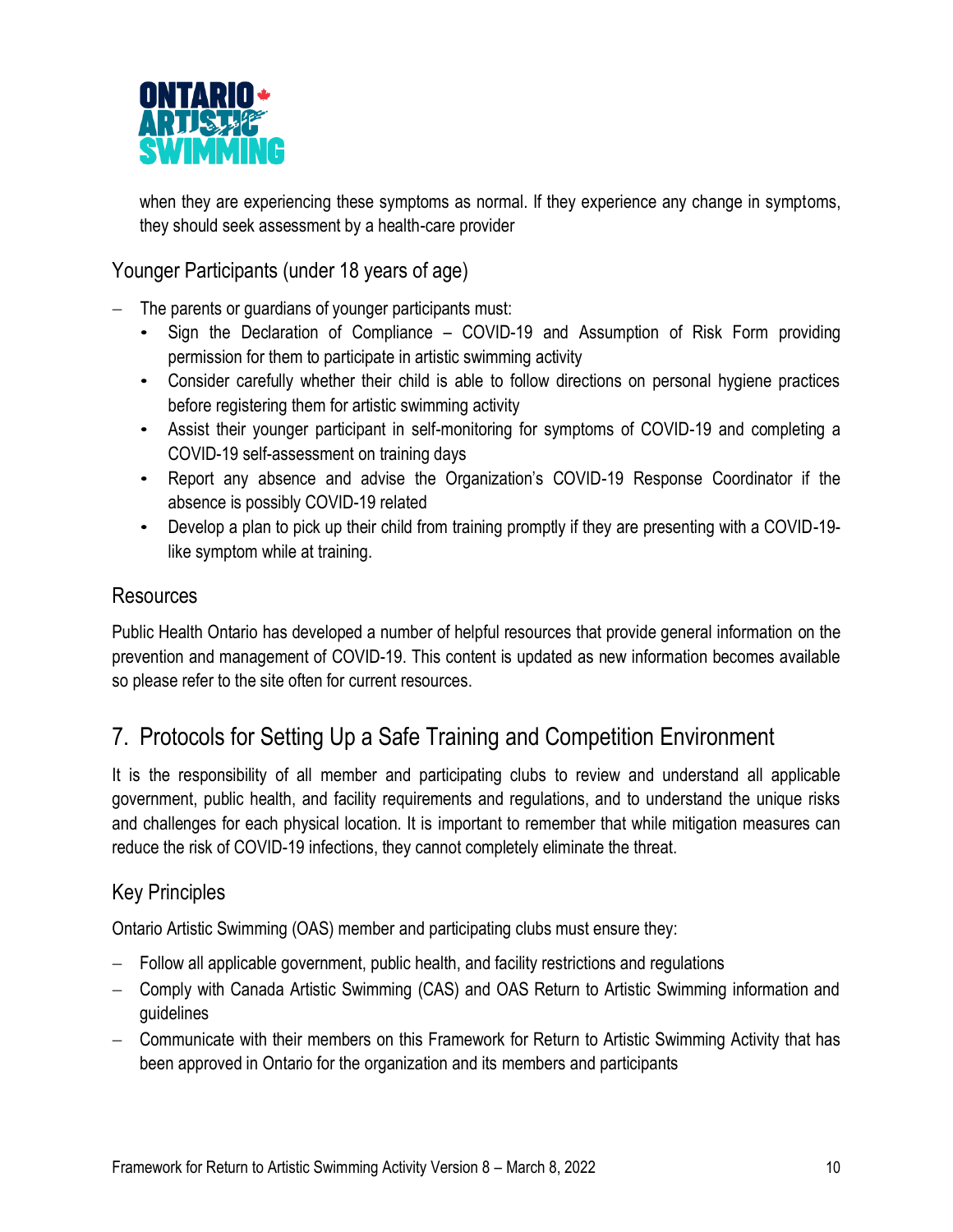

− Educate coaches to ensure they are aware of the signs and symptoms of COVID-19, how the virus can spread, and can implement the protocols set out in this Framework.

## Attendance Reporting Protocols **DELETED**

## Change Rooms REVISED

- − Participants should not congregate in change rooms and activities such as team meetings should be held elsewhere (e.g., outside, in another room, in the Club Zone while at competition, or using video conferencing)
- − The consumption of food in change rooms should be avoided.

## COVID Alert App DELETED

#### Equipment Cleaning

Surfaces frequently touched with hands are most likely to be contaminated. However, Coronaviruses are one of the easiest types of viruses to kill with the appropriate disinfectant product when used according to the label directions

- − Clubs to ensure proper sanitation equipment is available at all facilities used for training, including hand sanitizers and alcohol rubs or gels with at least 70% alcohol to sanitize any shared equipment
- − Sanitation practices should follow the Government of Canada guidelines for cleaning hard surfaces
- − Coaches to clean and disinfect any shared equipment, including sound equipment and microphones, between uses and before and after training sessions.

#### First Aid

For land-based training activities that take place where a lifeguard is not present, at least one individual, 18 years of age or older, that has current Emergency or Standard First Aid training MUST be present at all times. This individual must be registered, with up-to-date contact information entered in the CAS online registration system and have submitted a Sterling Talent Solutions E-PIC (police record) check to the Organization prior to participation in the activity.

## Gathering Size REVISED

As we transition back to sport, we should be cautious about the size of our training groups. OAS recommends training groups be kept to the minimum practical size to reduce risk where possible

− Training group size, including all athletes, coaches, and anyone else who is part of the artistic swimming training environment, must respect government, public health, and facility restrictions on group gathering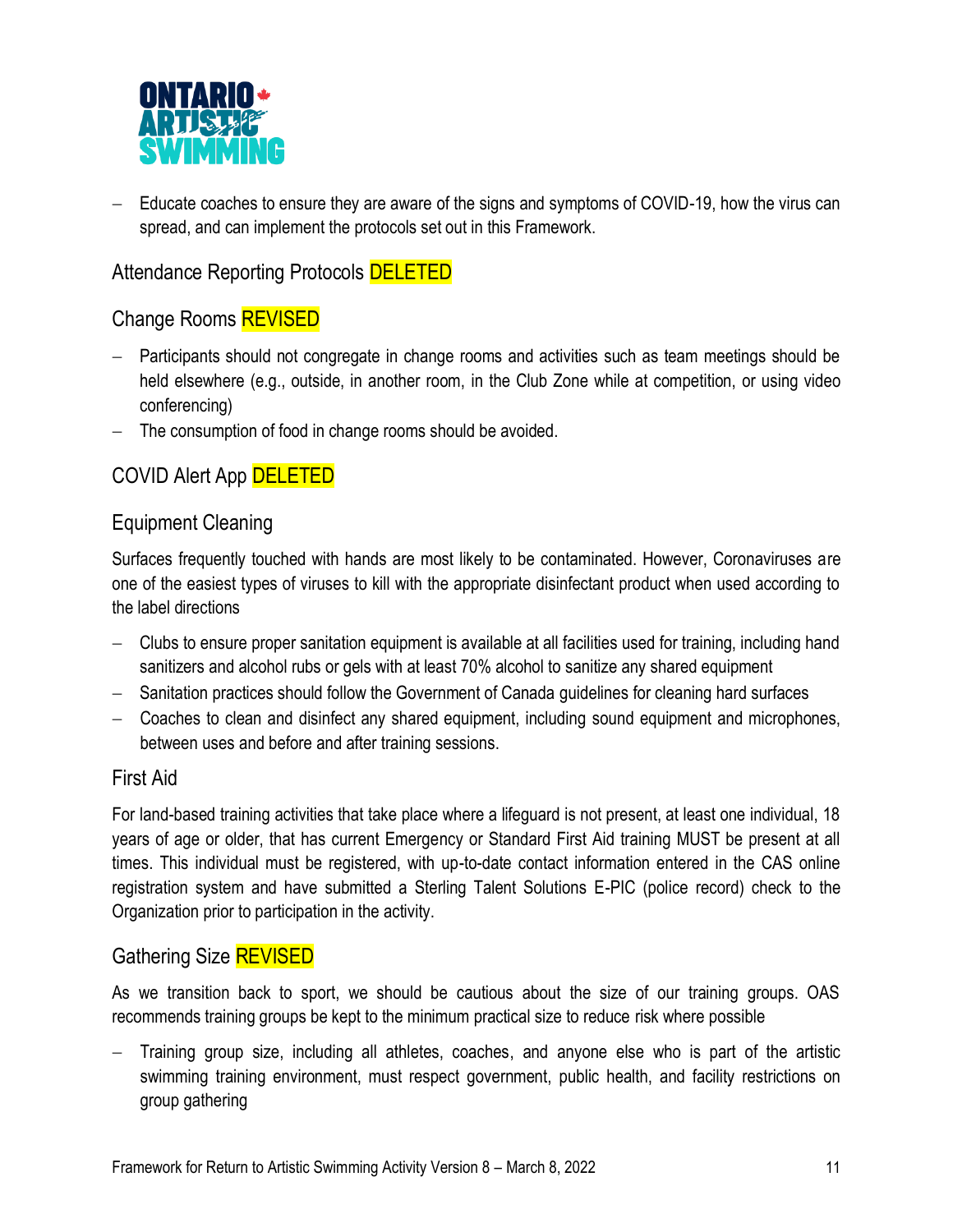

- − Notwithstanding any limits on training group size, coaches must ensure they observe safeguarding best practices and always conduct artistic swimming activity in an open and observable environment, or within the view or earshot of another adult (e.g., a coach, lifeguard, or parent or guardian)
- − Spectators (excluding parents or guardians where necessary for athlete support) are not permitted in the training or competition environment.

## "Get In, Train (or Compete) and Get Out" **REVISED**

- − Athletes and coaches should arrive at their scheduled time for training or competition and leave as soon as the artistic swimming activity is finished
- − Drop-off and pick-up of athletes to happen outside the facility or training space. Coaches to ensure younger athletes leave the facility as a group and are supervised prior to pick-up while observing safeguarding best practices

## Health and Safety Bin **REVISED**

Clubs are to ensure a Health & Safety Bin is available at each training or competition facility that includes Personal Protective Equipment (PPE) for at least two (2) people, to be available for use in the case of injury

− Health and Safety Bin should at a minimum include a first aid kit and PPE including disposable, nonmedical masks, eye protection (e.g., safety goggles or face shields), gloves, hand sanitizer with at least 70% alcohol, paper towel, tissues, etc. The Government of Ontario has provided a directory of companies that sell PPE and other supplies.

#### Hygiene

It is the responsibility of all clubs to implement and monitor appropriate personal hygiene measures among participants:

- − Clubs to educate athletes, coaches, and anyone else who is part of the artistic swimming training environment on personal hygiene best practices and their impact on preventing the spread of communicable diseases
- − All participants must wash their hands with soap and water or hand sanitizer on arrival at the training facility
- − Clubs to incorporate hand hygiene into breaks between program activities
- − All participants to practice respiratory etiquette, and refrain from spitting or clearing their nasal passages in the pool and during artistic swimming activity
- − All participants to have a closed bag to allow for safe storing of hygienic materials (e.g., tissues, towels, etc.), and a bag or bin for equipment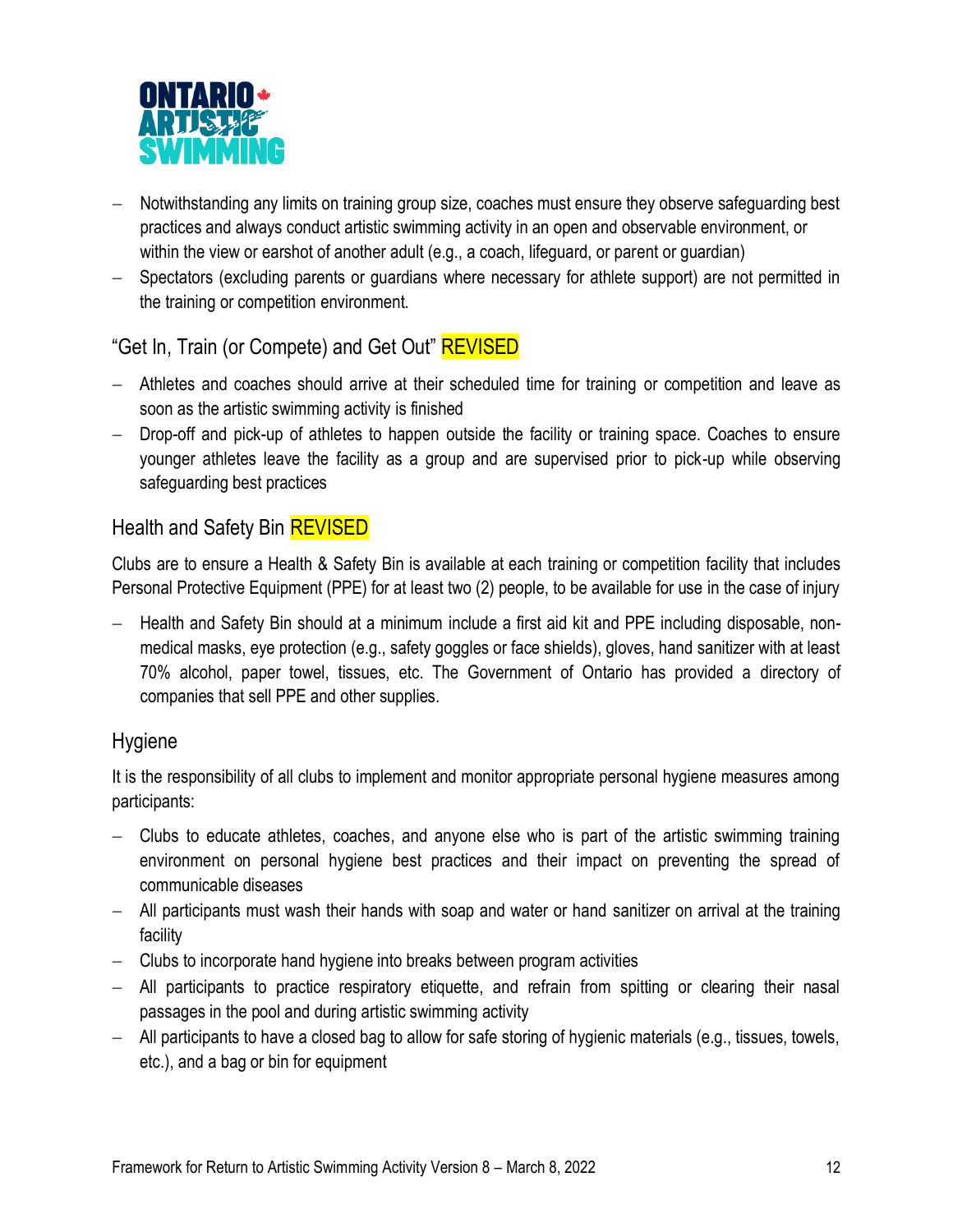

- − Clubs to enforce prohibitions on sharing of equipment, water bottles, goggles, nose clips, towels, etc. for all participants. These items should be labelled to discourage accidental sharing
- − Training equipment should not be shared by athletes in or between groups. Athletes should have their own equipment, as prescribed by their coach (e.g., kickboards, pull buoys, swim paddles, flotation water bottles, or weights). All equipment must be labelled, stored in a bag or bin, and kept separate from other athletes
- − Any water fountain may only be used to refill a water bottle. No participants are permitted to drink directly from the water fountain or any faucet.

#### In-water Support

The Lifesaving Society recommends using a household member such as a parent, guardian, sibling, or caregiver at least 15 years of age to provide in-water support to younger athletes, or when participants require direct supervision and physical contact during instruction

Where an Organization chooses to permit a household member in the pool with an athlete, the household member must be registered with OAS as either a Short-term Recreational Program Registrant (for programs running for six (6) weeks or less) or Recreational Program Registrant (for athletes registered as AquaGO!, Recreational, Limited Competitive (Novice), or Competitive), as applicable, to ensure they are insured to take part in artistic swimming activity. Clubs should consider requiring that individuals who provide in-water support to younger athletes registered in recreational or AquaGO! programs complete the AquaGO! Program Assistant course prior to participation.

#### Masks **REVISED**

It is the responsibility of all Organizations to review and understand any policies and requirements imposed by government authorities, public health, and facility operators on the use of masks. Masks should NOT be worn while in the pool

## Safe Sport

The club's return to artistic swimming plan must be designed to ensure that artistic swimming activity is conducted in an open and observable environment at all times:

- − Observe safeguarding best practices and avoid situations where a coach, official, or other participant might be alone with a minor or other vulnerable person
- − All interactions between an athlete and an individual who is in a position of trust should normally be in an environment or space that is both "open" and "observable" to others, including any training or communication done virtually
- − Electronic communication (e.g., email, text, Zoom, or Skype) should never be in the form of a one-onone interaction, and should always be conducted in a group session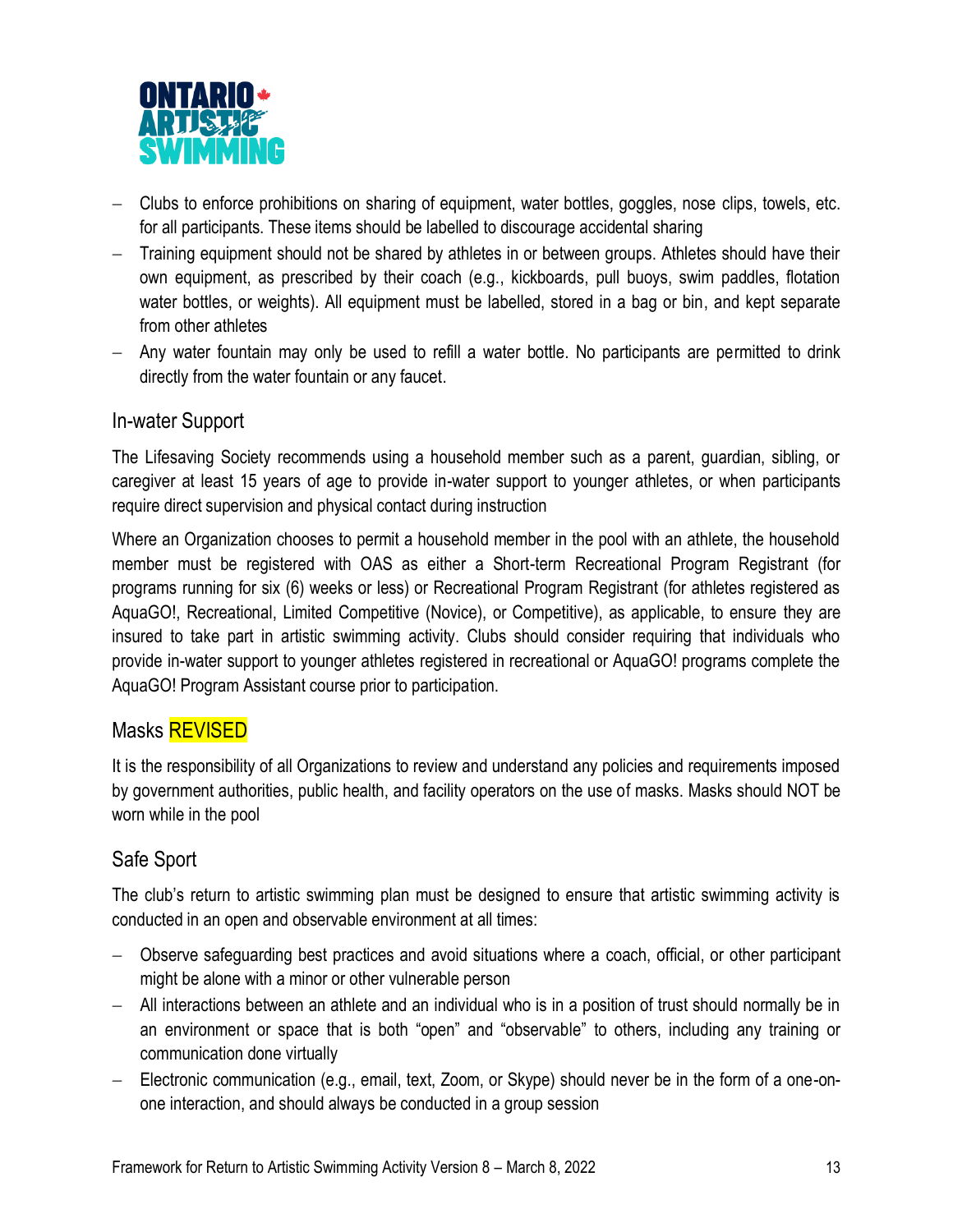

− Training sessions should include a minimum of three (3) people to ensure alignment with the Rule of Two

Vaccination **DELETED** 

## 8. Communication

A robust training plan that includes regular communication and education with key stakeholders including athletes and their parents or guardians, coaches, officials, and others, is key for any Organization. It is imperative in the communication of this plan that we ensure the entire artistic swimming community understands that the health and safety of everyone is our top priority.

OAS is committed to providing updates to our Members. Our Framework for Return to Artistic Swimming Activity, its appendices as well as other resources related to COVID-19 can be found on the OAS website.

We encourage our clubs and coaches to engage in regular and open communication with their members as a key part of returning safely to training and competition. Organizations should have a designated page on their website for information related to program plans and that page should include a link to the OAS COVID-19 Resource page where the Framework for Return to Artistic Swimming Activity can be found.

# 9. Protocol for a Confirmed Case of COVID-19 REVISED

The following steps should be taken, if an Individual who has participated in artistic swimming activity reports an investigated or confirmed case of COVID-19:

- The unwell Individual is removed from the activity immediately
- − All participants in the training group or competition session should follow Government of Ontario guidance on what to do after an exposure to COVID-19
- − The club Designated COVID-19 Response Coordinator should keep in contact with all participants in the training group or team about their health.

#### If someone develops COVID-19 symptoms while training or in competition **REVISED**

The following steps should be taken, if an Individual feels ill with COVID-19 symptoms while participating in artistic swimming activity:

- The unwell Individual is removed from the training group or team immediately and sent home or to a medical facility, depending on the severity of their symptoms
- − Where the unwell Individual is a minor (i.e., under 18 years of age), their parent or guardian should be contacted and asked to collect them from the facility immediately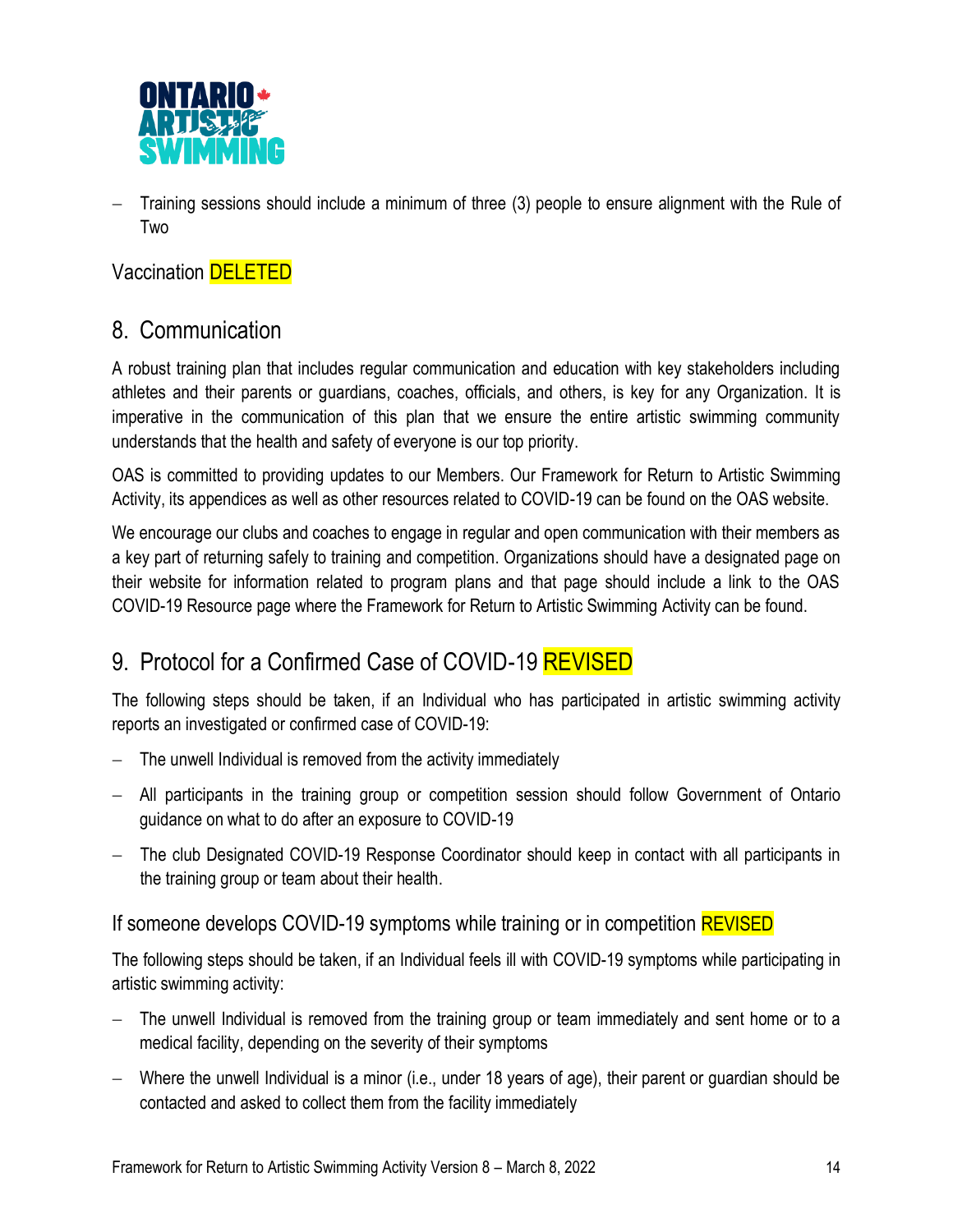

- The unwell Individual should be separated from others and isolated and asked to wear a mask while waiting to be picked-up
- The unwell individual should be supervised by an adult prior to pick-up
- Anyone caring for the unwell Individual should try to maintain as much physical distance as possible and should wear a mask
- Parents or guardians must pick up their child as soon as possible if they are notified their child is ill
- The unwell Individual (or their parent or guardian in the case of a participant under 18 years of age) should be encouraged to isolate and follow public health advice for Individuals with COVID-19 symptoms
- The coach will advise the Designated COVID-19 Response Coordinator that follow-up with the unwell Individual (or their parent or guardian) is required
- − All participants in the training group or competition session should follow public health advice on what to do after an exposure to COVID-19
- − The club Designated COVID-19 Response Coordinator should keep in contact with all participants in the training group or team about their health.

#### Return to training after having COVID-19 symptoms REVISED

The decision on when it is appropriate to return to artistic swimming activity should be based on public health advice for Individuals with COVID-19 symptoms.

An Individual can return to artistic swimming activity if:

- They have completed the recommended self-isolation period;
- Their symptoms have been improving for at least 24 hours (or 48 hours for gastrointestinal symptoms); and
- − They do not have a fever.

## 10. Governance

With insurance companies considering exclusions in policies related to Communicable Disease or COVID-19, it is critically important that Organizations take all necessary precautions in mitigating risks associated with COVID-19 transmission to our participants. The following documents have been developed by OAS in consultation with legal counsel and must be completed by participants and submitted to clubs prior to the resumption of artistic swimming activity:

1. Release of Liability, Waiver of Claims and Indemnity Agreement (to be executed by Participants 18 years and over) and Consent for Emergency Medical Treatment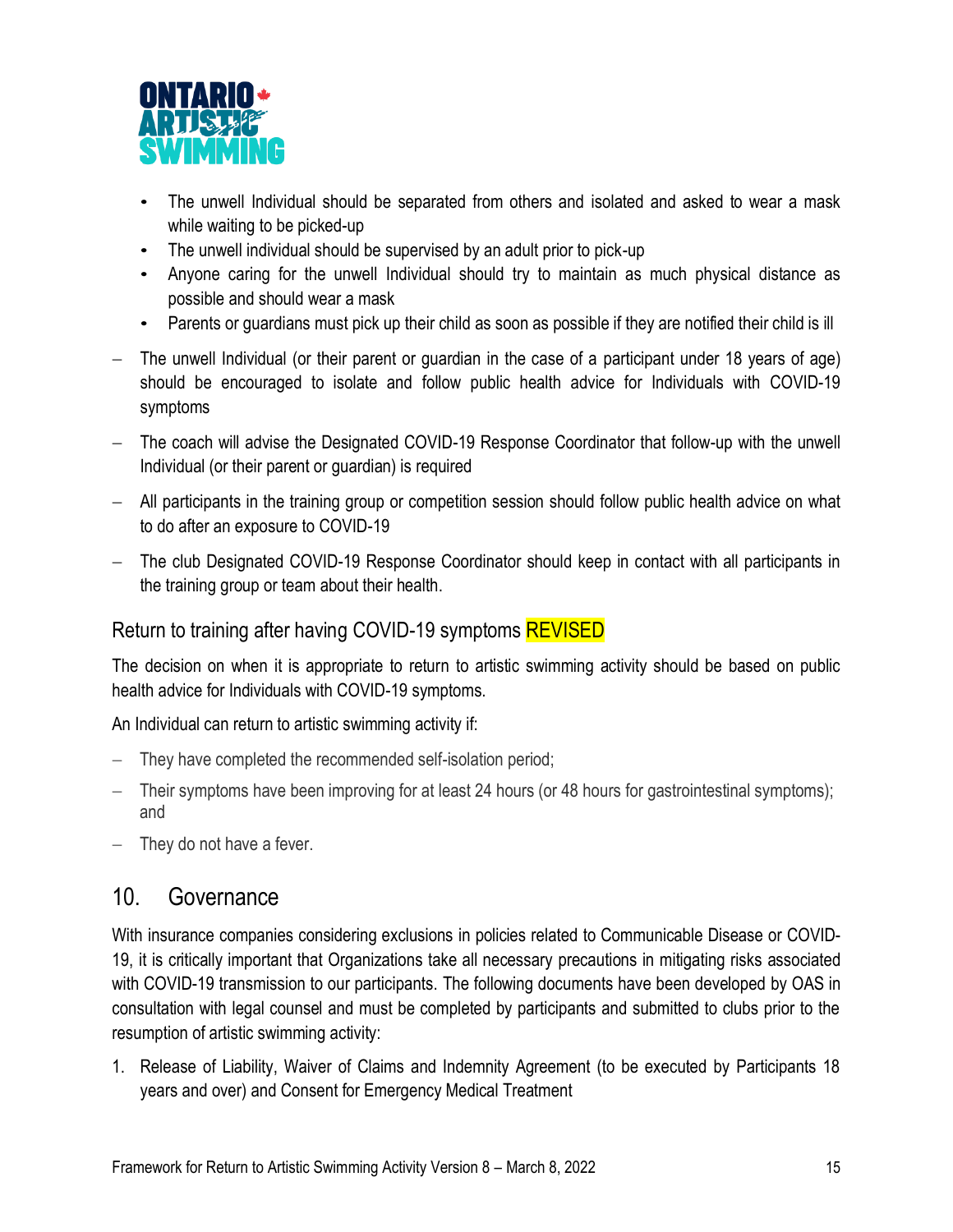

- 2. Informed Consent and Assumption of Risk Agreement (to be executed by Participants under the age of 18) and Consent for Emergency Medical Treatment
- 3. OAS Declaration of Compliance: COVID-19
- 4. Code of Conduct for Athletes: COVID-19

The Waiver and Assumption of Risk Agreement replace existing OAS documents and include a clause relating to COVID-19 and contagious diseases. All participants must sign this new document prior to the start of artistic swimming activity. Clubs that use online registration should ensure their websites are updated to include the new documents

These documents are available on the Registration Information and Forms page of the OAS website and are also available as fillable PDF forms on the COVID-19 page of the OAS website.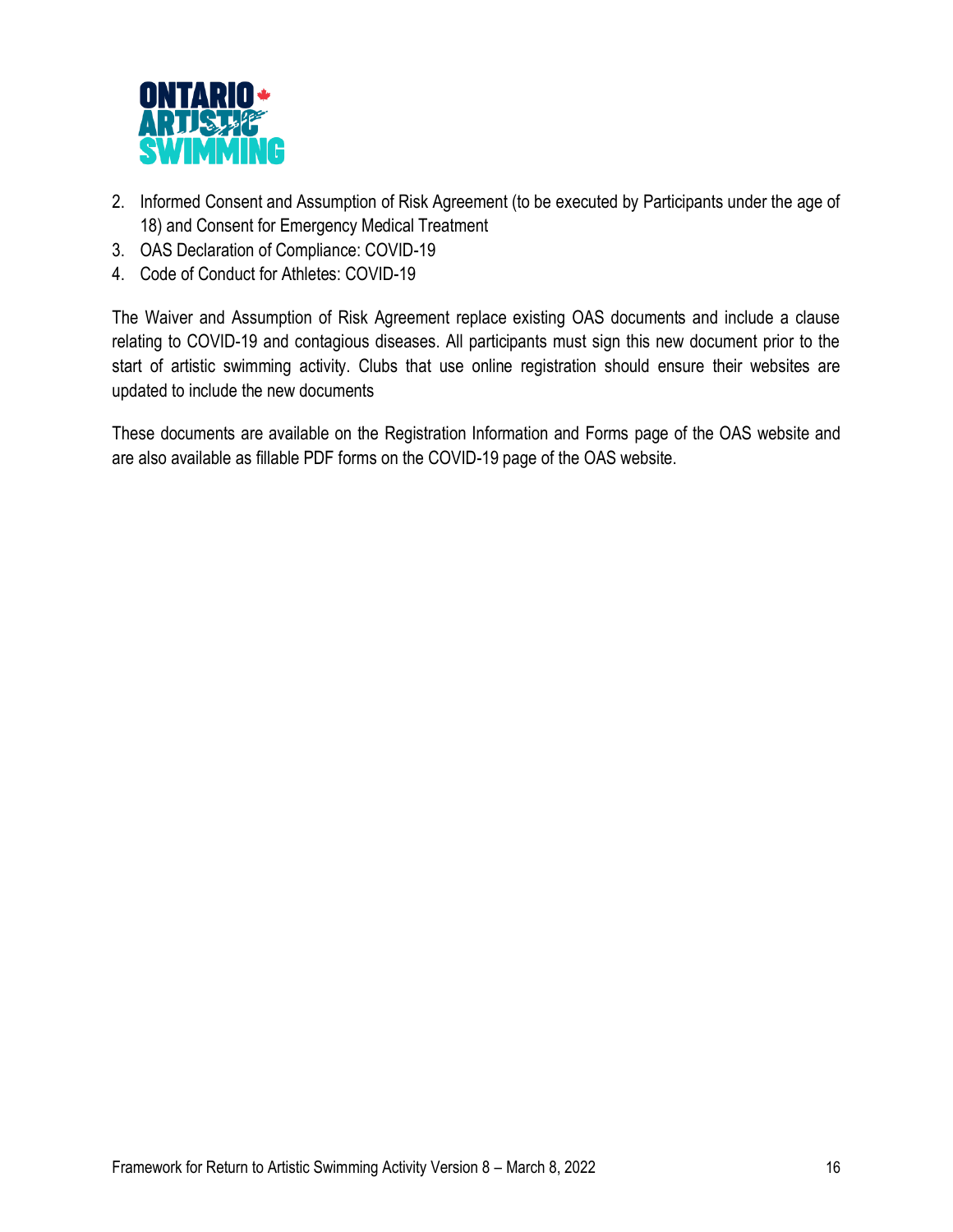

## 11. Appendices

Appendix 1: COVID-19 Response Coordinator Roles & Responsibilities

# COVID-19 Response Coordinator Roles and Responsibilities REVISED

All Organizations must appoint a designated COVID-19 Response Coordinator and submit their name to OAS. Where this individual is not a coach, they must be registered by the Organization as an Associate Registrant in the CAS online registration system and have met the requirements of the CAS Screening Policy as a "Designated Person"

The OAS COVID-19 Response Coordinator is Sue Marnica-Wall[: smwall@ontarioartisticswimming.ca](mailto:smwall@ontarioartisticswimming.ca) 

The roles and responsibilities of the designated COVID-19 Response Coordinator include:

- − Keeping up to date on policies and procedures outlined by federal, provincial, and municipal public health authorities, facility operators, CAS, and OAS, and monitoring local daily situation reports
- − Working with local facilities to comply with all public health and facility requirements
- − Ensuring an Emergency Action Plan is current and complete for each training facility
- − Ensuring a Health & Safety Bin that includes alcohol-based hand sanitizer and PPE is available at each training facility
- − Ensuring that the Organization follows-up with all Individuals to determine the reason for any unplanned absences and whether the absence is due to illness
- Ensuring training group size complies with public health and facility guidelines
- − Distribute, collect and review the Declaration of Compliance: COVID-19 forms for all participants
- − Being responsible for responding to COVID-19 concerns. Everyone in the club should know who this person is and how to contact them
- − Being the primary contact for participants to self-report COVID-19 symptoms or exposure, while maintaining a high level of confidentiality
- Liaising with their local public health unit for contract tracing, infection control, etc.
- − Modifying, restricting, postponing, or cancelling return to training due to an evolving COVID-19-related outbreak or emergency within the club or at the facility
- − Reporting to the OAS COVID-19 Response Coordinator any COVID-19-related outbreak or emergency within the club. An outbreak is defined as 2 or more cases of COVID-19 diagnosed within a training group within a 14-day period.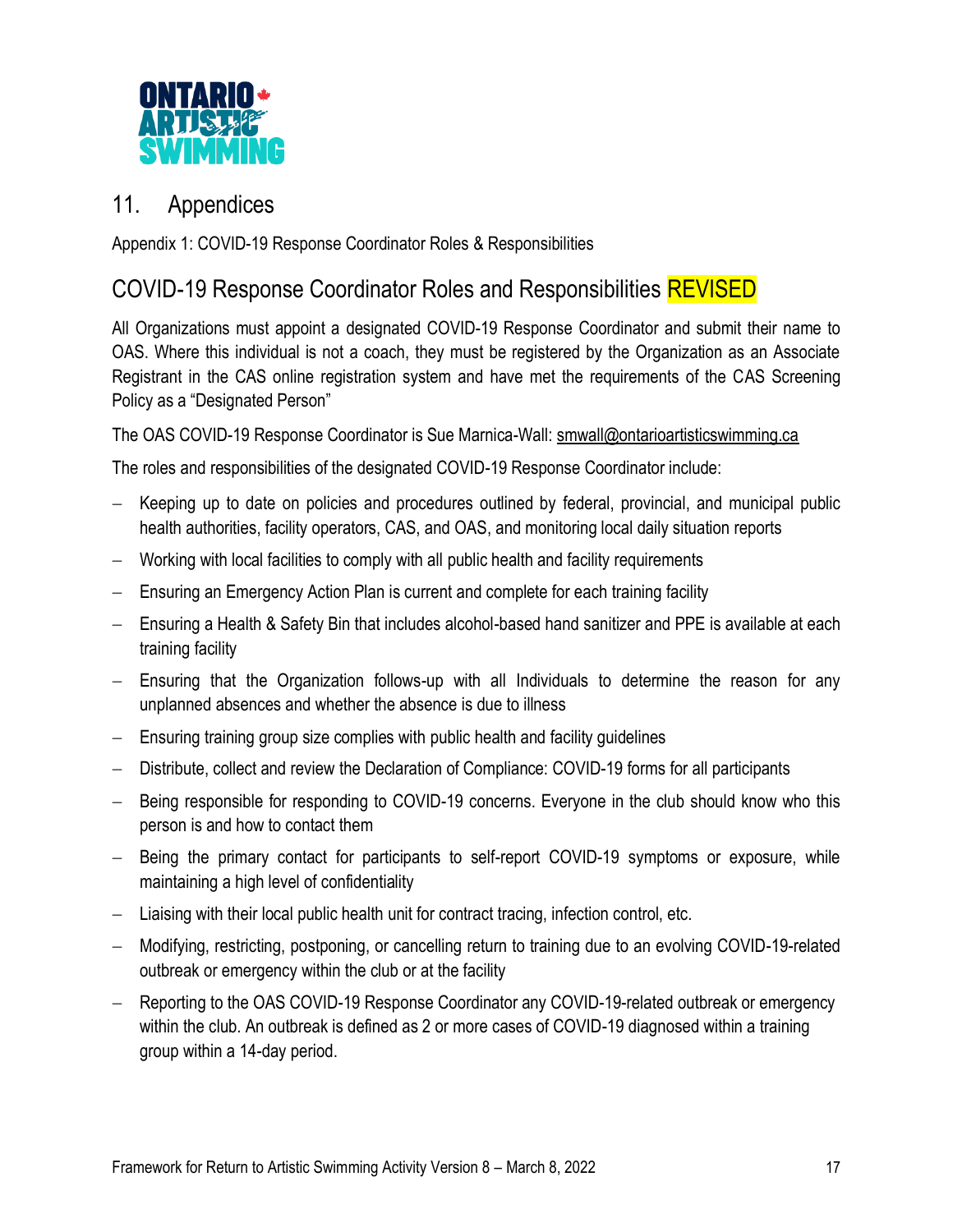

Appendix 2: Daily Self-Assessment Attestation Template **DELETED**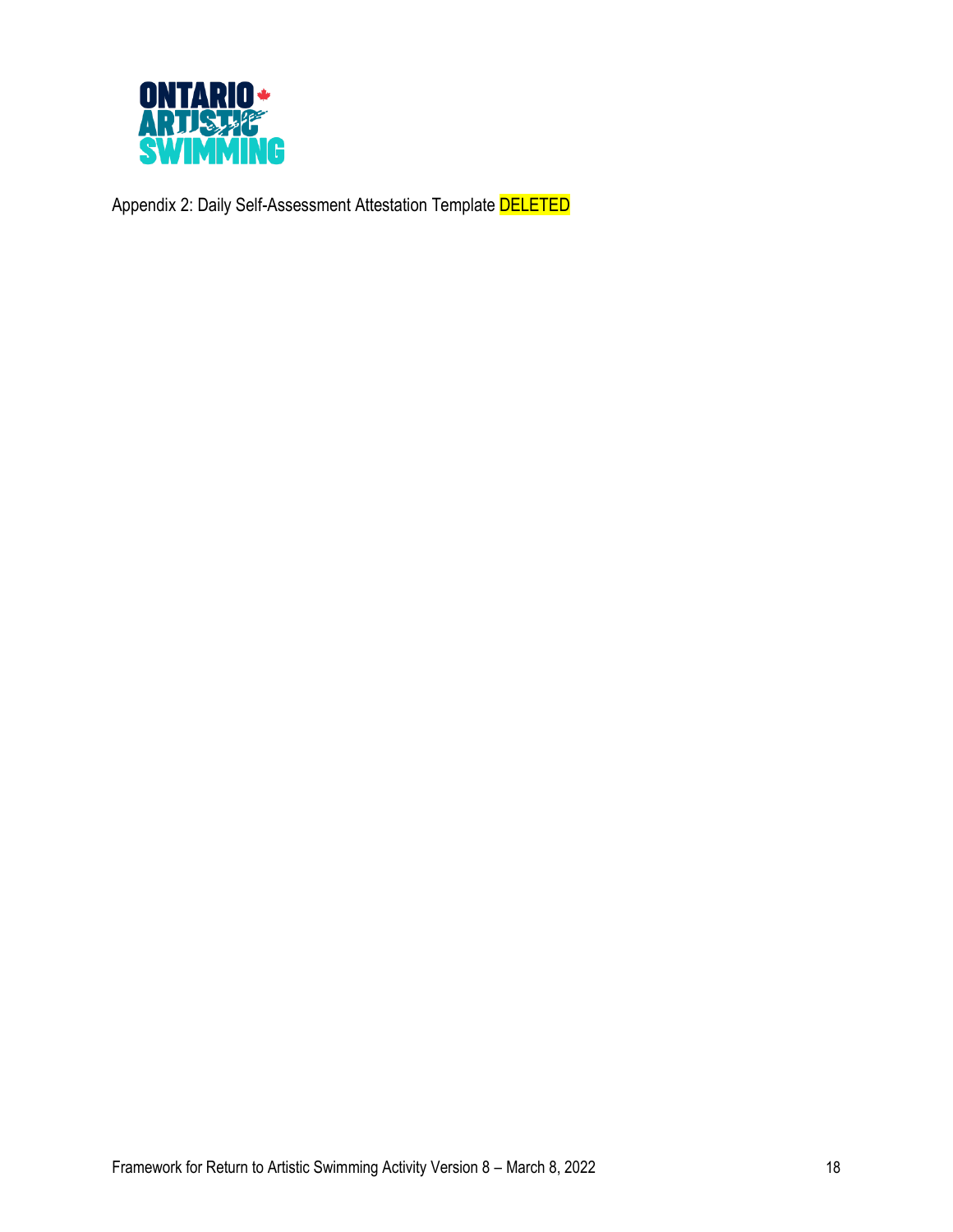

Appendix 3: Facility Readiness Evaluation Checklist Template

# Facility Readiness Evaluation Checklist

Organizations should assess their facility's readiness against the following safety measures related to facility access and use:

- $\Box$  Has the facility designated separate entry and exit points?
- $\Box$  What capacity limitations are in place?
- $\Box$  In multi-use facilities, are gathering sizes limited for each space?
- $\Box$  Has the facility posted a sign in a conspicuous location visible to the public that states the capacity limits under which the facility is permitted to operate?
- $\Box$  What are the facility's rules regarding spectator attendance?
- $\Box$  Is programming staggered to avoid large numbers entering and exiting at the same time?
- $\Box$  Has the facility altered pathways or flow for users to navigate through the facility with minimal crossover?
- $\Box$  How will the facility manage physical distancing?
- $\Box$  What are the hygiene and cleaning protocols?
- $\Box$  Does the facility have hand sanitizer stations at entrances and exits?
- $\Box$  What is the Organization's role as a user in relation to cleaning protocols?
- $\Box$  Is the facility using fans? (Fans blow potentially contaminated are around and negate any benefits of physical distancing)
- $\Box$  What protocols are in place for First Aid or water rescues?
- $\Box$  Will the facility be screening patrons to ensure they do not have COVID-19 symptoms?
- $\Box$  Will the facility be collecting names and contact information to assist with contact tracing?
- $\Box$  Does the facility have an emergency response plan to manage a suspected case of COVID-19, or an individual presenting with symptoms?

If the facility doesn't have safety measures in place that address the items listed above, it may not be ready to provide your Organization with a safe training environment

## Whose Rules Do We Follow?

Where the facility's standards are more stringent than those set out in this Framework for Return to Artistic Swimming Activity, you MUST adhere to the facility standards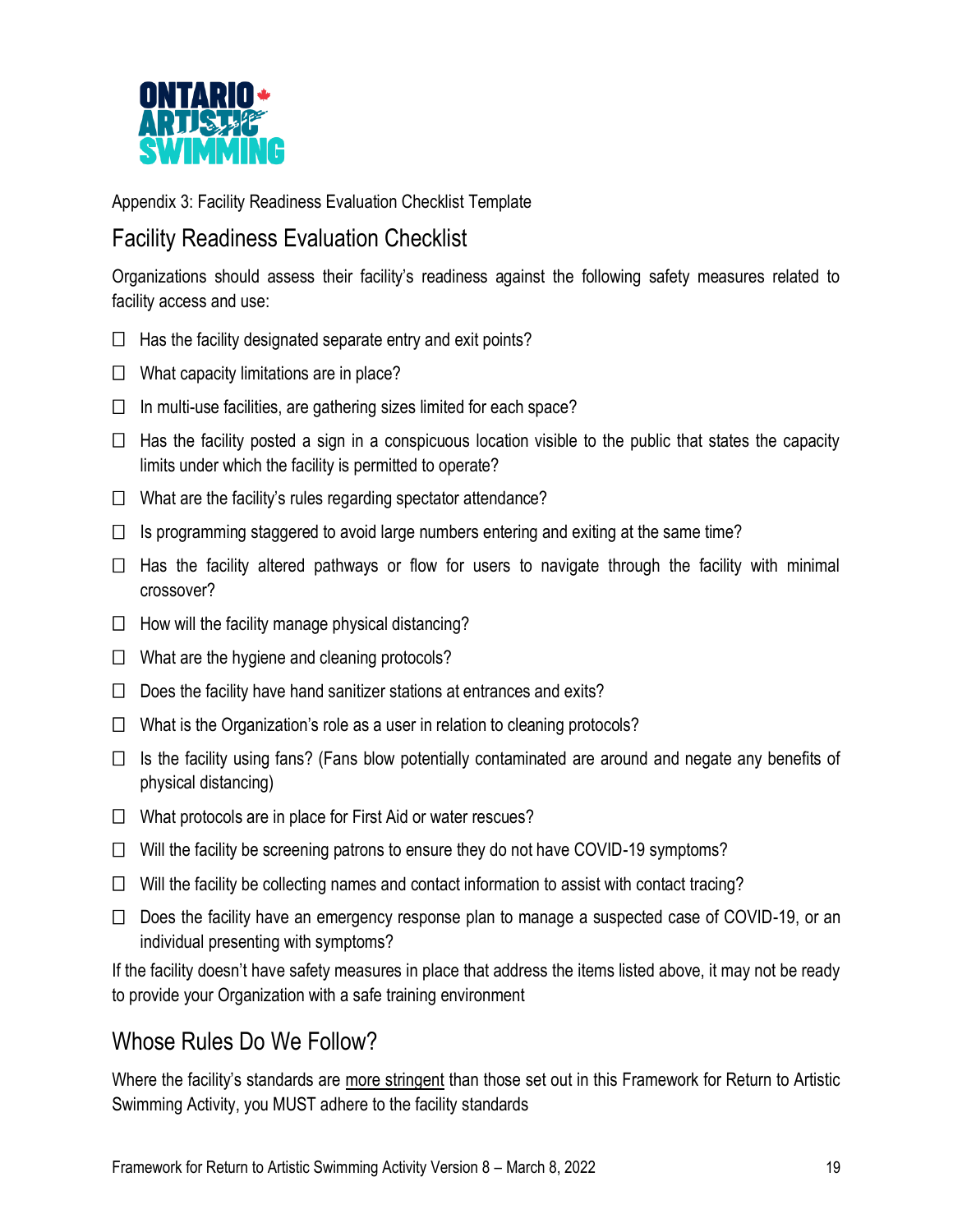

Where the facility's standards are less stringent than those set out in this Framework for Return to Artistic Swimming Activity, you MUST comply with OAS guidelines and protocols to mitigate risk and limit your Organization's legal exposure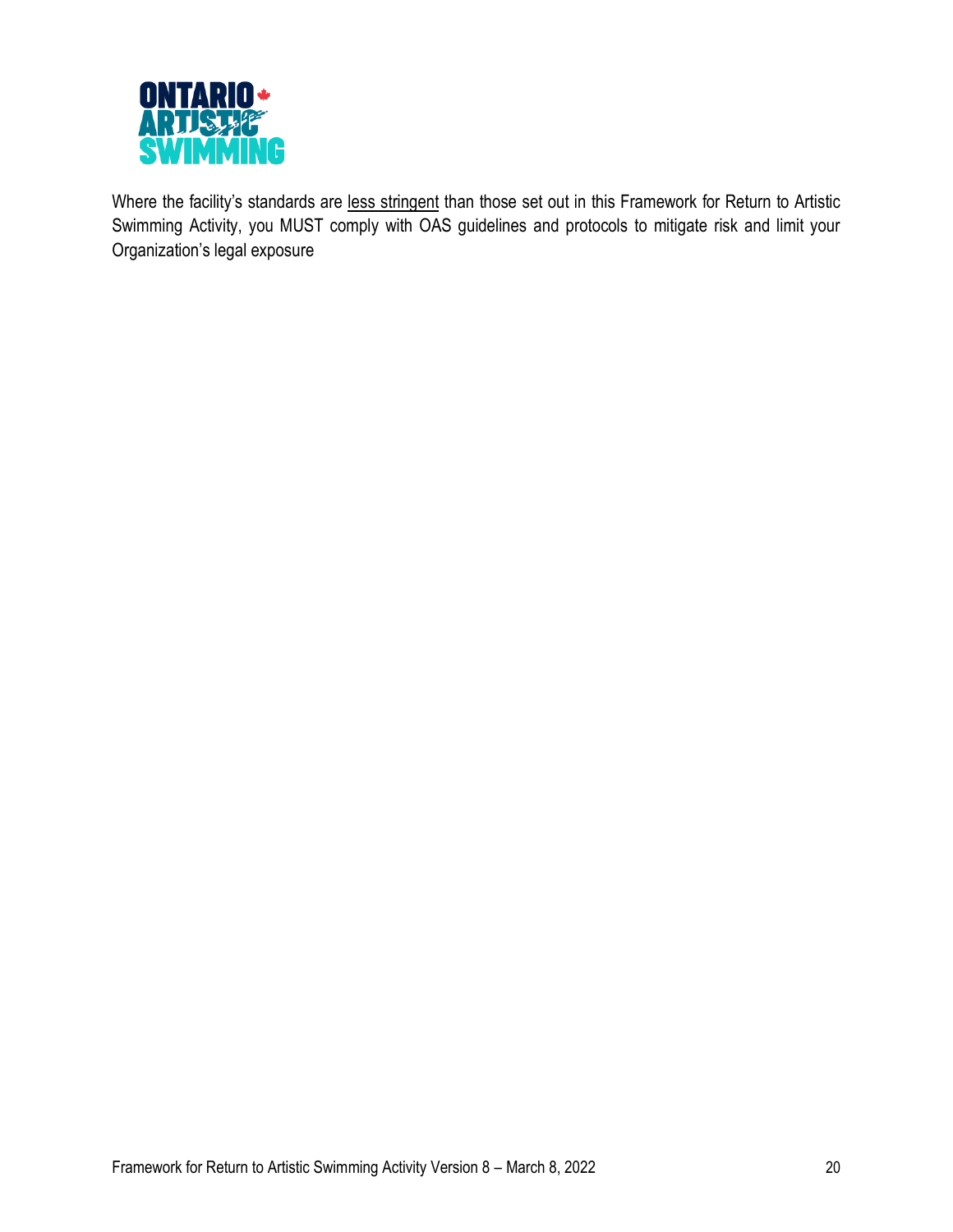

Appendix 4: Emergency Action Plan Template

# Emergency Action Plan

| Emergency phone number                                                 | 911 for all emergencies                                   |  |
|------------------------------------------------------------------------|-----------------------------------------------------------|--|
| Contact information for Head Coach [INSERT NAME]                       | Cell:                                                     |  |
|                                                                        | Club line:                                                |  |
|                                                                        | Email:                                                    |  |
| Contact information for [INSERT CLUB NAME]<br>President, [INSERT NAME] | Phone:                                                    |  |
|                                                                        | Cell:                                                     |  |
|                                                                        | Email:                                                    |  |
| Contact information for [INSERT CLUB NAME]                             | Phone:                                                    |  |
| <b>COVID-19 Response Coordinator, [INSERT NAME]</b>                    | Cell:                                                     |  |
|                                                                        | Email:                                                    |  |
| Address of pool facility                                               | <b>[INSERT POOL NAME &amp; STREET ADDRESS]</b>            |  |
|                                                                        | <b>Closest major intersection: [INSERT CROSS STREETS]</b> |  |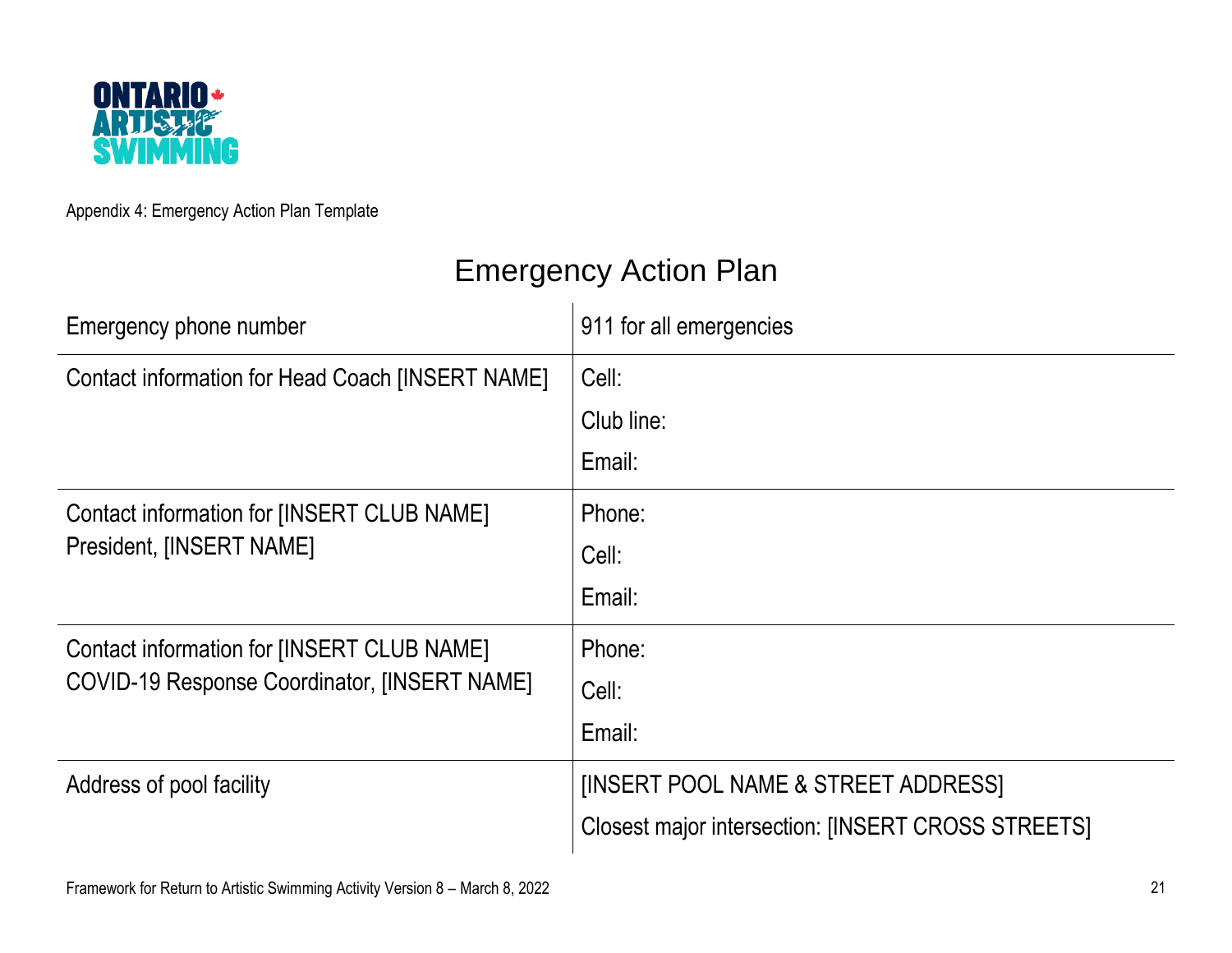

| Phone number of pool facility      | [INSERT POOL PHONE NUMBER]                                                                                                             |
|------------------------------------|----------------------------------------------------------------------------------------------------------------------------------------|
| Address of nearest hospital        | [INSERT HOSPITAL NAME & STREET ADDRESS]<br>Closest major intersection: [INSERT CROSS STREETS]<br>Phone: [INSERT HOSPITAL PHONE NUMBER] |
| Phone number of Telehealth Ontario | Toll-free: 1-866-797-0000                                                                                                              |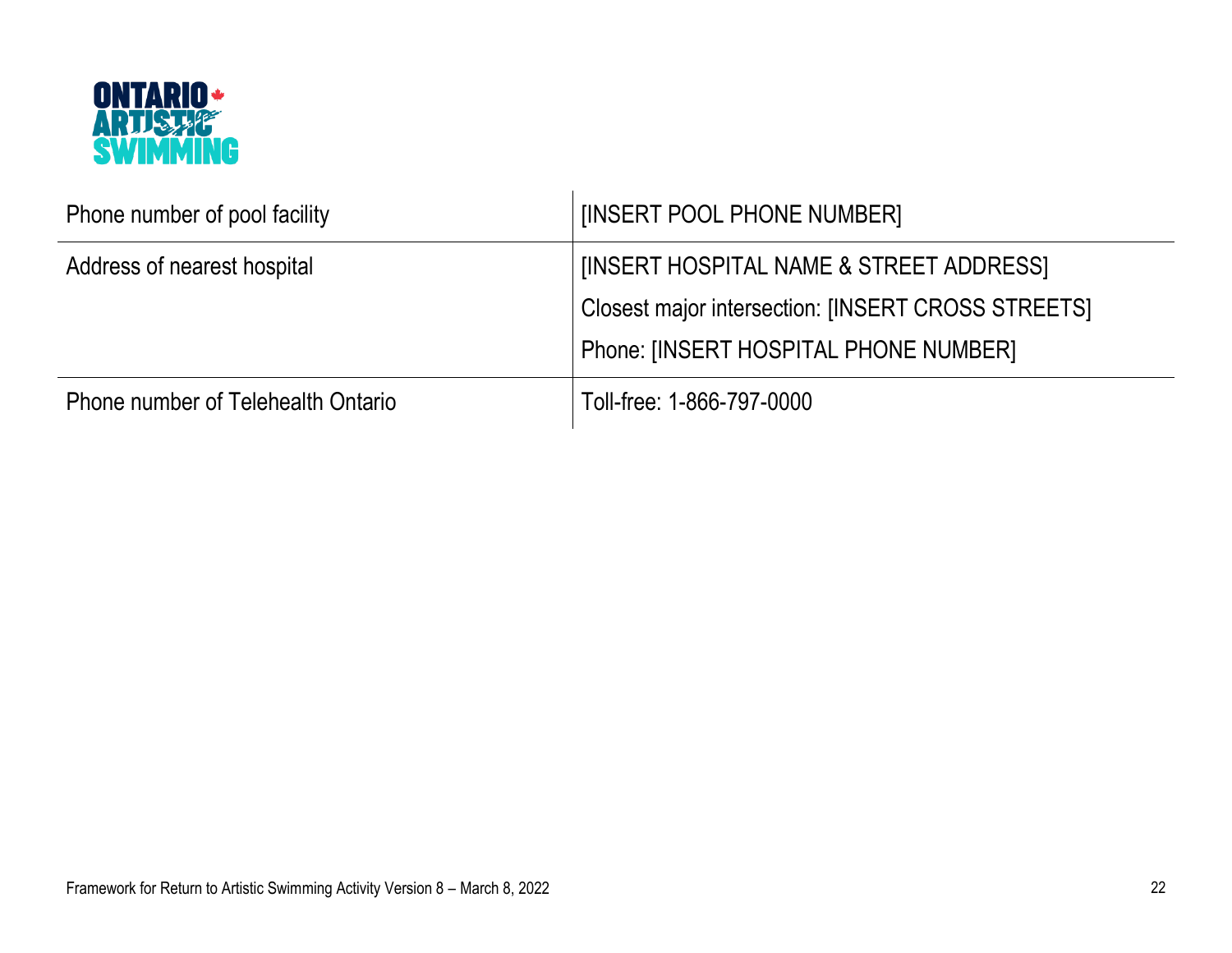

# Emergency Action Plan

| Emergency team:   | Roles & Responsibilities:                                                                                                                                                                                                 |
|-------------------|---------------------------------------------------------------------------------------------------------------------------------------------------------------------------------------------------------------------------|
| Lifeguard         | Immediate care of the athlete is the priority. The Lifeguard will typically lead and provide the<br>emergency medical care in the event of an emergency                                                                   |
| <b>Lead Coach</b> | EMS Activation: This should be done as soon as the situation is deemed an emergency or a life-<br>threatening event. Coach to call EMS (911 for all emergencies) and be prepared to provide the<br>following information: |
|                   | Name and phone number calling from<br>Pool address<br>Condition of injured athlete (age, consciousness, breathing, nature of injury)<br>First aid or treatment being provided<br>$\bullet$                                |
|                   | Calls made from a landline to an emergency dispatcher allow the dispatcher to automatically see the<br>pool address. Use the Lifeguard's landline wherever possible                                                       |
|                   | Designate a coach or an older athlete to meet the ambulance and to direct EMS to the site of the<br>accident                                                                                                              |
|                   | Consult Emergency Contact List to determine whether the athlete has existing medical conditions or<br>allergies and advise EMS personnel, as appropriate                                                                  |
|                   | Coach to accompany athlete under 18 years of age to hospital where parent is not available                                                                                                                                |
|                   | Scene Management: Where younger athletes are present, assign a coach or an older athlete to<br>gather the other athletes into a group away from the scene and provide care and comfort, as<br>required                    |
|                   | <b>Club Contact: Contact Head Coach</b>                                                                                                                                                                                   |
| <b>Head Coach</b> | Contact the athlete's parents or guardians                                                                                                                                                                                |
|                   | <b>Contact the Club President</b>                                                                                                                                                                                         |
|                   | Respond to any media enquiries                                                                                                                                                                                            |
|                   | Coordinate information provided to other athletes and families, as required                                                                                                                                               |
|                   | Complete OAS Injury Tracker and any required facility accident incident report                                                                                                                                            |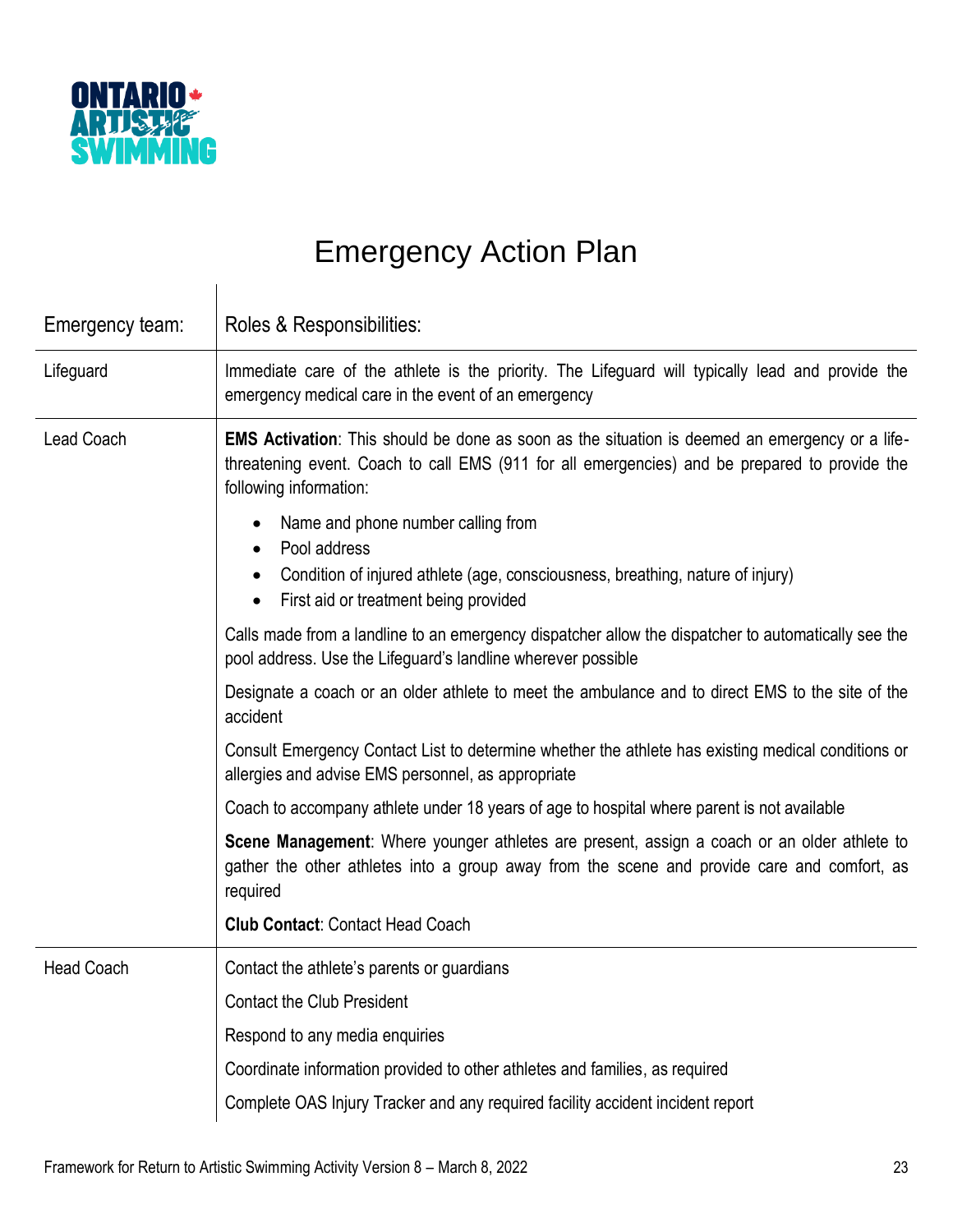

# COVID-19 Emergency Action Plan REVISED

Training group protocol for suspected or confirmed case of COVID-19

| Emergency team:                             | Roles & Responsibilities:                                                                                                                                                                                                                                                     |
|---------------------------------------------|-------------------------------------------------------------------------------------------------------------------------------------------------------------------------------------------------------------------------------------------------------------------------------|
| Lifeguard                                   | Immediate care of the participant is the priority. In an aquatic environment, the Lifeguard will<br>typically lead and provide the emergency medical care in the event of a situation that is<br>deemed an emergency or a life-threatening event that requires EMS activation |
| Lead Coach                                  | Participant is removed from the training group immediately and sent home or to a medical<br>facility, depending on the severity of their symptoms                                                                                                                             |
|                                             | Where the unwell individual is under 18 years of age, their parent or guardian should<br>$\bullet$<br>be contacted and asked to collect them from the facility immediately                                                                                                    |
|                                             | The unwell individual should be isolated and asked to wear a mask while waiting to be<br>picked-up                                                                                                                                                                            |
|                                             | Anyone caring for the unwell Individual should try to maintain a 2-metre distance and<br>should wear a mask                                                                                                                                                                   |
|                                             | Any areas, surfaces, or shared objects used by the sick individual should be cleaned and<br>disinfected                                                                                                                                                                       |
|                                             | The lead coach will advise the Designated COVID-19 Response Coordinator that follow-up with<br>the unwell Individual (or their parent or guardian) is required                                                                                                                |
|                                             | Club Contact: Contact Head Coach and designated COVID-19 Response Coordinator                                                                                                                                                                                                 |
| Designated COVID-19<br>Response Coordinator | Coordinate information provided to other athletes and families, as required                                                                                                                                                                                                   |
| <b>Head Coach</b>                           | Respond to any media enquiries                                                                                                                                                                                                                                                |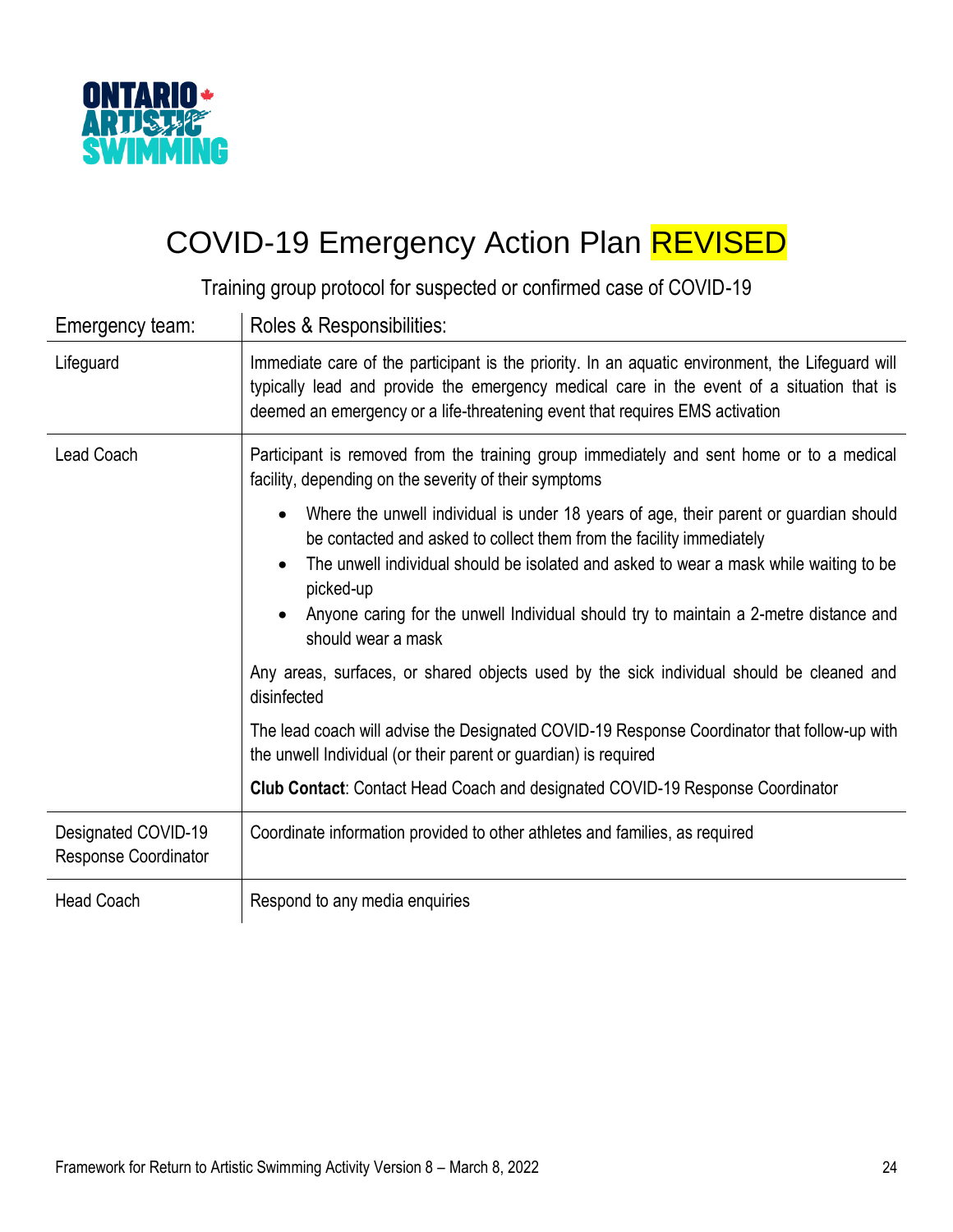

Appendix 5: Introduction of Phases of Programming Based on Government Guidance

This Framework is structured around mitigating risk through three (3) phases of gradual tightening or easing of restrictions based on government-ordered public gathering and physical distancing restrictions, which are distinct from the Government of Ontario's Stages of the Reopening Ontario framework. The OAS Return to Artistic Swimming Phases are based on the following (in accordance with public health requirements or Emergency Orders):

- Maximum number of people permitted to gather at any one time
- − Physical distancing required between any two people
- − Limiting touch points between any two people

In the event of regional lockdowns, Organizations will follow provincial and municipal public health guidance according to the specific implications for artistic swimming activity in each region

## Phases of Programming

#### Phase A: Virtual Programming

Virtual programming is pre-sanctioned by OAS and may be conducted at any time either as a stand-alone program offering, or as a complement to in-person artistic swimming activity

#### *Who?*

- − Individuals registered with OAS for the 2021-22 season, including:
	- CAS-registered coaches in good standing
	- External experts or consultants who have either provided a certificate of insurance, or are registered by the Organization as an Associate Registrant in the CAS online registration system and have met the requirements set out in Eligibility, above
	- Athletes registered for the 2021-22 season

#### *What?*

- Virtual programming must be designed to comply with all CAS and OAS [requirements for virtual training](https://ontarioartisticswimming.ca/requirements-for-virtual-training/)
- − Activities must be low-risk: Head stands, one-handed cartwheels, no-arms aerial cartwheels, or breath-holding must not be trained virtually

#### *How?*

− Virtual programming must be designed to ensure that artistic swimming activity is conducted in an open and observable environment at all times, including following guidance on one-on-one interactions (i.e., the training session must involve more than a single minor or other vulnerable athlete and coach)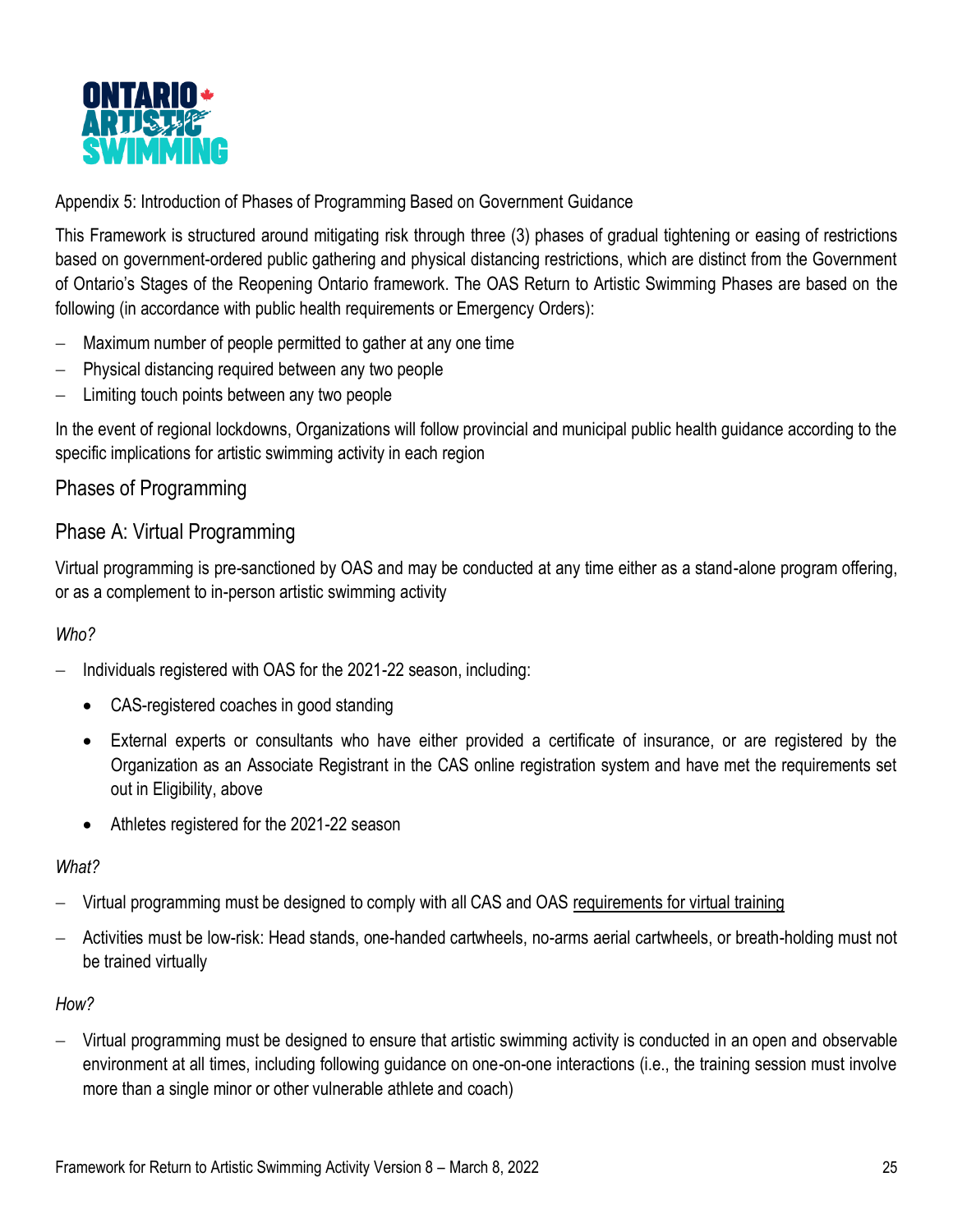

− Any online training or workout recommended by an Organization that is led by an external, third-party provider would not be sanctioned or insured by OAS

## Phase B: Outdoor Programming with Physical Distance

This step should only be initiated where provincial, municipal, and public health authorities permit this type of activity

#### *Who?*

- − Individuals registered with OAS for the 2021-22 season, including:
	- CAS registered athletes and coaches in good standing
	- At least one coach, 15 years of age or older, that has at a minimum current Emergency or Standard First Aid training must be present at all times for land-based, outdoor training
	- Supplemental training may be provided by external experts or consultants who have provided a certificate of insurance, or are registered by the Organization as an Associate Registrant in the CAS online registration system and have submitted the required forms set out above
	- Athletes must be able to follow directions for social distancing and hygiene protocols

#### *What?*

- − Physical distancing as prescribed by government, public health, or facility rules always maintained. Consideration may need to be given to further distancing dependent on the exertion level of the activity
- − Outdoor, land-based fitness and strength work in small groups
- Land-based activities must be low-risk. There is to be no physical contact or spotting, unless required to save an athlete from an injury. All conditioning, drills and skills are to be hands free. Activities must be low-risk: Head stands, onehanded cartwheels, and no-arms aerial cartwheels must not be trained in Phase B
- − Water-based activities must be low-risk: No underwaters or drills requiring athletes to hold their breath for an extended period of time
- − Online training continues to be pre-sanctioned in accordance with [prescribed protocols](https://ontarioartisticswimming.ca/requirements-for-virtual-training/)

#### *Where?*

- − Use of outdoor facility or training space including outdoor public aquatic facility (Class "A" & "B"1) permitted
- − In-water training (solo) with access to own pool, or open water would not be sanctioned or insured by OAS

Framework for Return to Artistic Swimming Activity Version 8 – March 8, 2022 26 1 "Class A" pools are pools to which the general public is admitted. "Class B" pools include pools operated by a club, for the use of the club's members.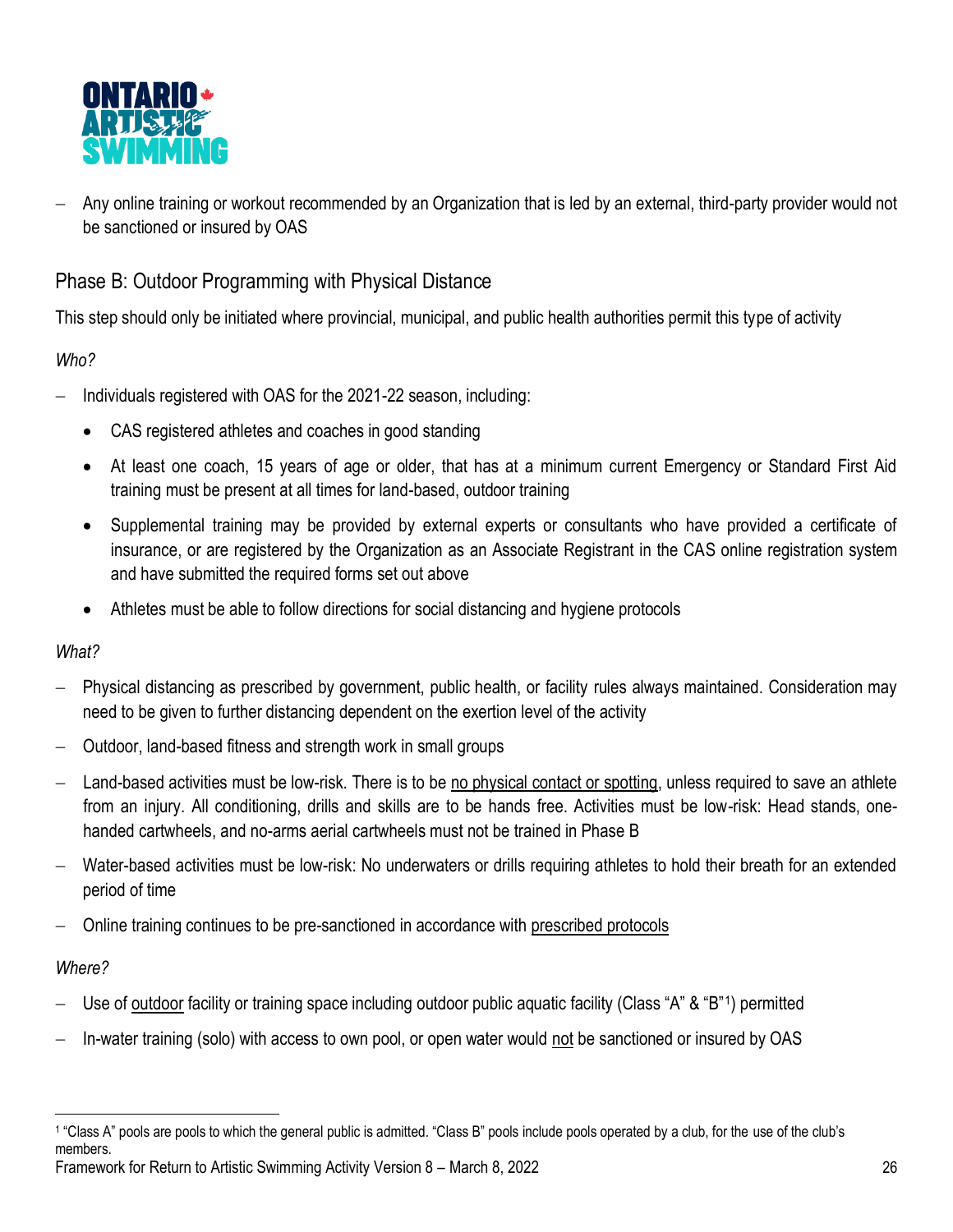

#### *How?*

- − Athletes and coaches separated into small, self-contained training groups or teams, according to provincial and municipal guidelines. Group size may be restricted further by facility rules
- − Training groups or teams should remain together with dedicated coaches. Where possible, the same group of athletes should stay with the same coach(es)
- − "Get in, train and get out"
- − Locker rooms, change rooms, and showers normally provided in sports facilities (other than aquatic facilities) may remain closed. Participants should arrive and depart wearing their exercise clothing, and shower after training back at their homes
- − No organized or spontaneous socializing
- No one outside the training group is permitted in the training environment
- Spectators (excluding parents or guardians where necessary for athlete support) are not permitted in the training environment

# Phase C: Indoor Programming with Physical Distance

This step should only be initiated where provincial, municipal, and public health authorities permit this type of activity

#### *Who?*

- − Individuals registered with OAS for the 2021-22 season, including:
	- CAS registered athletes and coaches in good standing
	- At least one coach, 15 years of age or older, that has at a minimum current Emergency or Standard First Aid training must be present at all times for land-based training where a Lifeguard is not present
	- Supplemental training may be provided by external experts or consultants who have provided a certificate of insurance, or are registered as an Associate Registrant in the CAS online registration system and have met the requirements set out in Eligibility, above
	- Athletes must be able to follow directions for social distancing and hygiene protocols

#### *What?*

- − Physical distancing as prescribed by government, public health, or facility rules always maintained. Consideration may need to be given to further distancing dependent on the exertion level of the activity
- − "Build an athlete"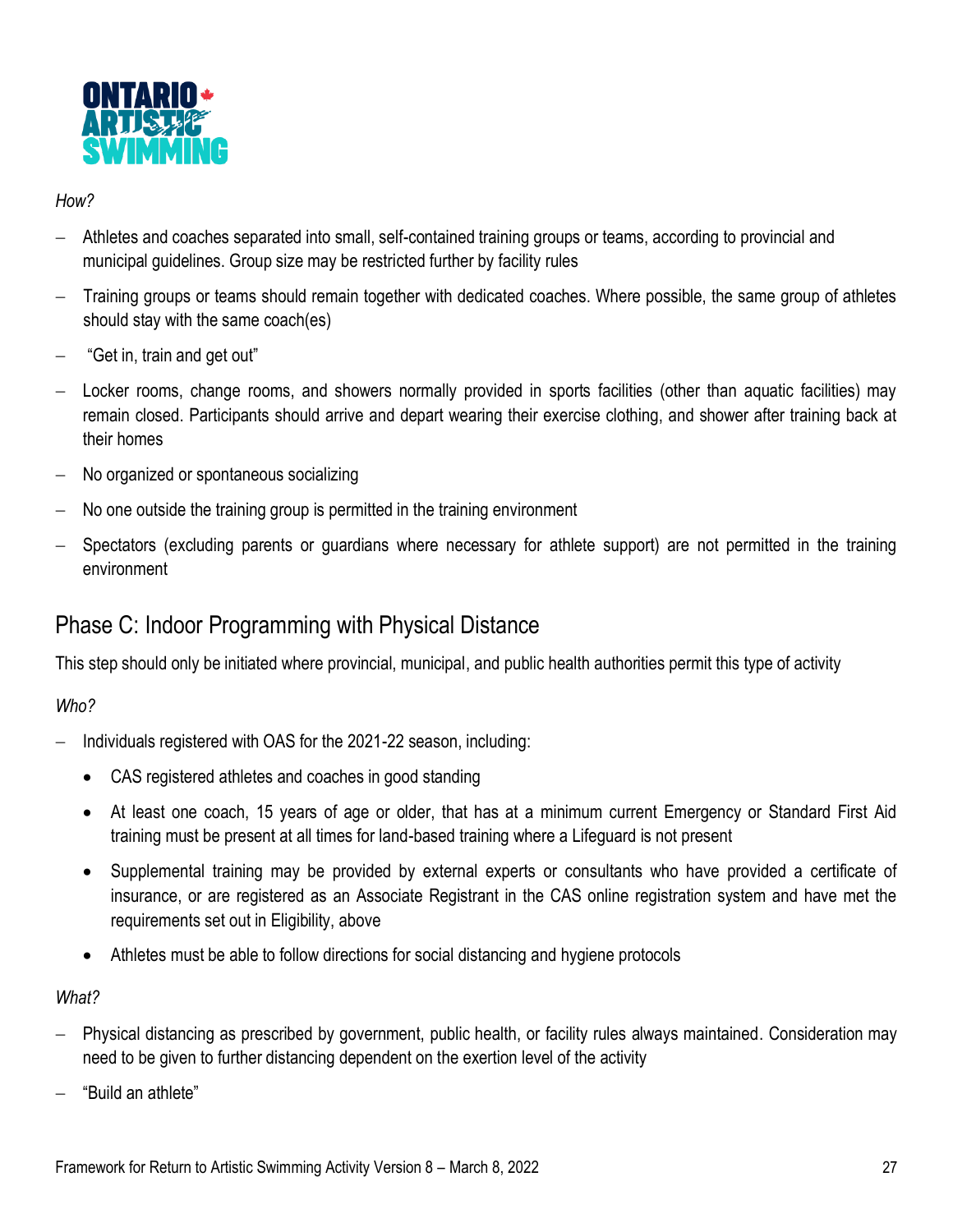

- − Land-based activities must be low-risk. There is to be no physical contact or spotting, unless required to save an athlete from an injury. All conditioning, drills and skills are to be hands free
- − Water-based activities must be low-risk: No underwaters or drills requiring athletes to hold their breath for an extended period of time
- − May be supplemented with a Phase 2 land-based, outdoor program, and Phase 1 Virtual Training
- − Online coaching continues to be pre-sanctioned in accordance with prescribed protocols

#### *Where?*

Use of indoor, public aquatic facilities (Class "A" & "B") permitted

#### *How?*

- − Athletes and coaches separated into small, self-contained training groups or teams, according to Ontario guidelines set out in [A Framework for Re-opening Our Province.](https://www.ontario.ca/page/framework-reopening-our-province) Group size may be restricted further by facility rules
- − Clubs might consider having the same group of athletes stay with the same coach, or have the same group of athletes rotate among coaches
- − "Get in, train and get out"
- − No organized or spontaneous socializing
- No one outside the training group is permitted in the training environment
- − Spectators (excluding parents or guardians where necessary for athlete support) are not permitted in the training environment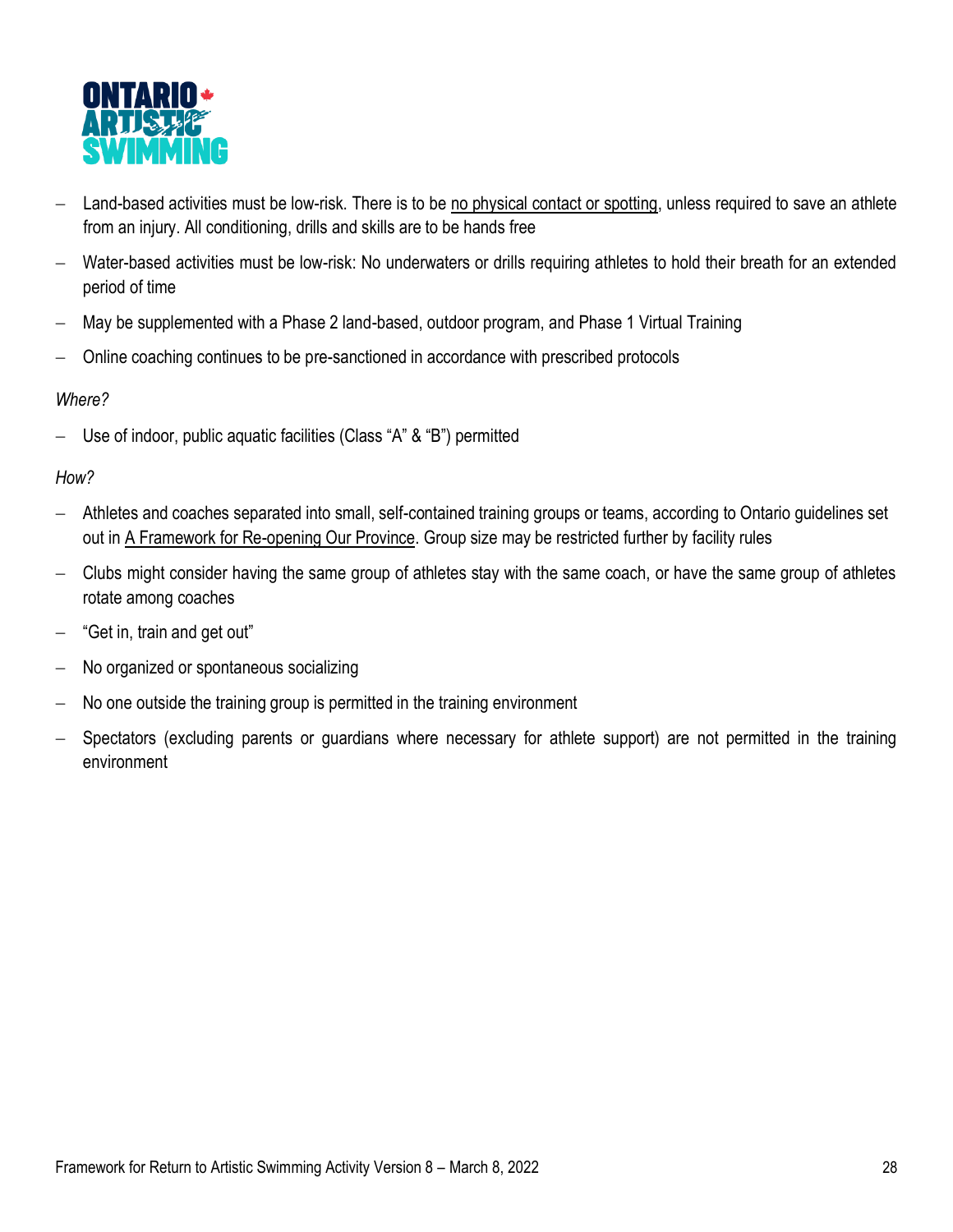

Appendix 6: Example Physical Distance Pool Diagram

# Example Physical Distance Pool Diagram: Stationary & Technical Skills Setup

25m Pool. Numbers per lane may vary depending on pool size. See also Appendix H of the Lifesaving [Society Guide to Reopening Pools and Waterfronts](https://www.lifesavingsociety.com/media/326693/98guide_reopening%20pools_waterfronts_updated%20july%202020.pdf) on groups organizational model and calculation for estimated space allowed per swimmer

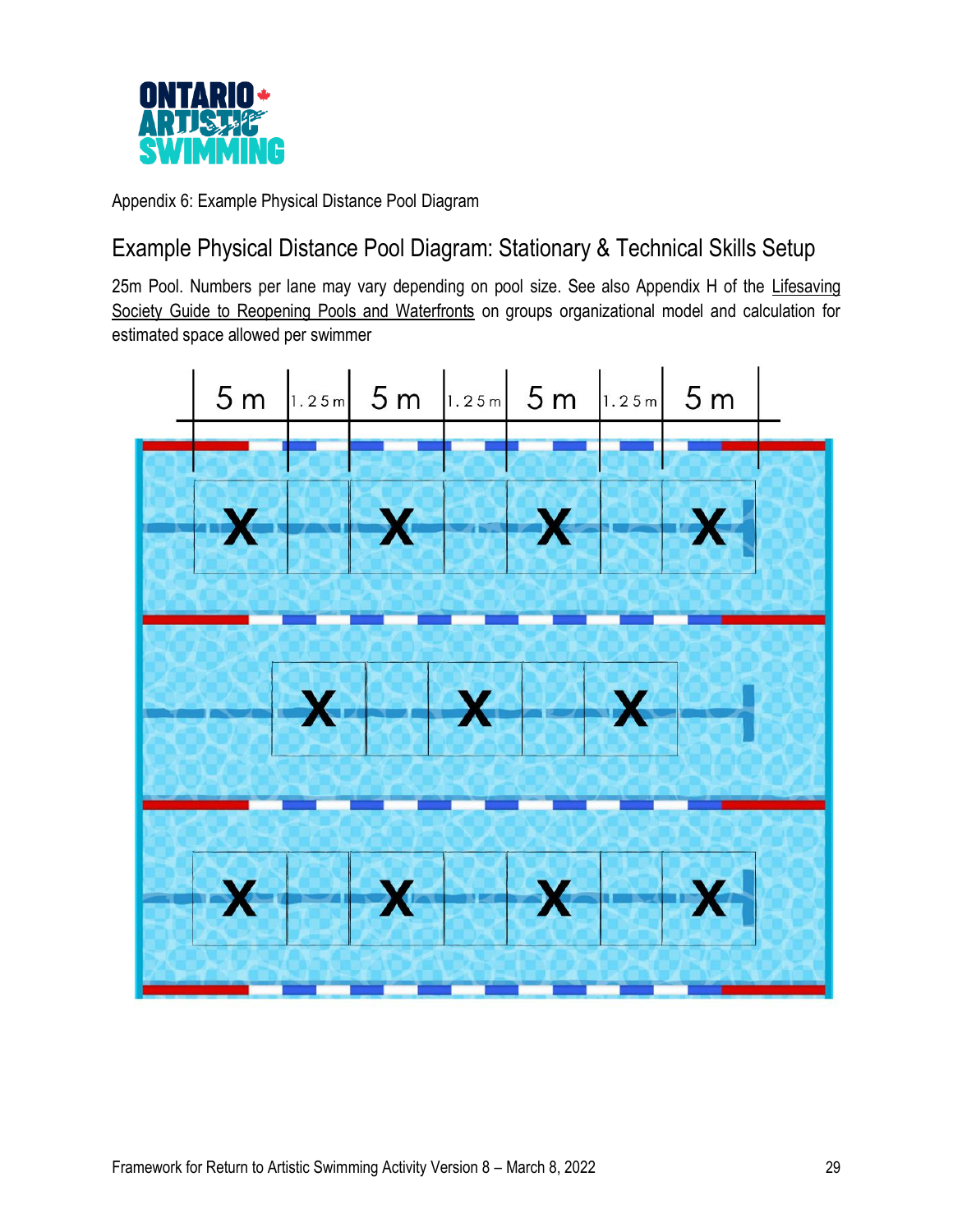

Appendix 7: Figure Event Diagram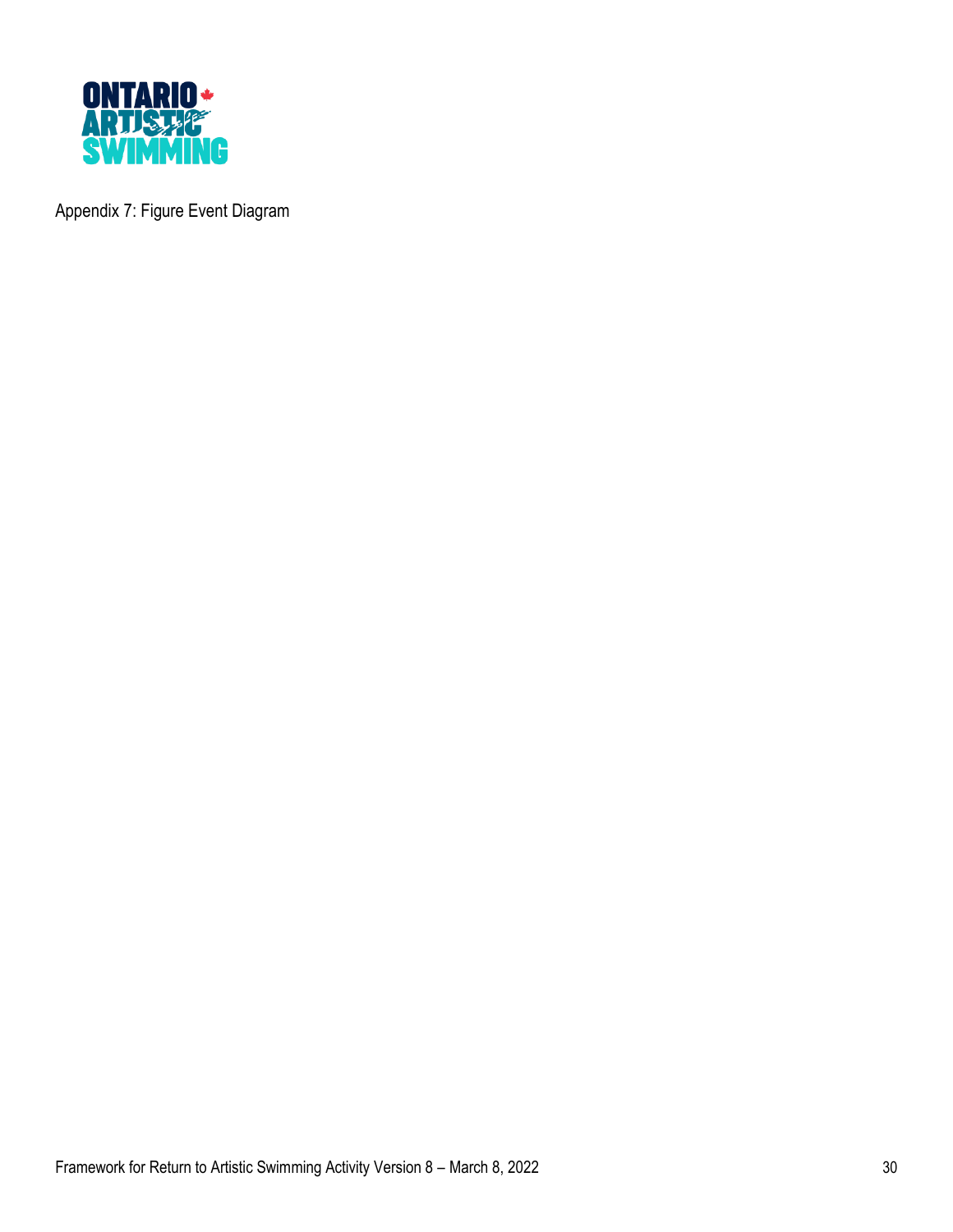